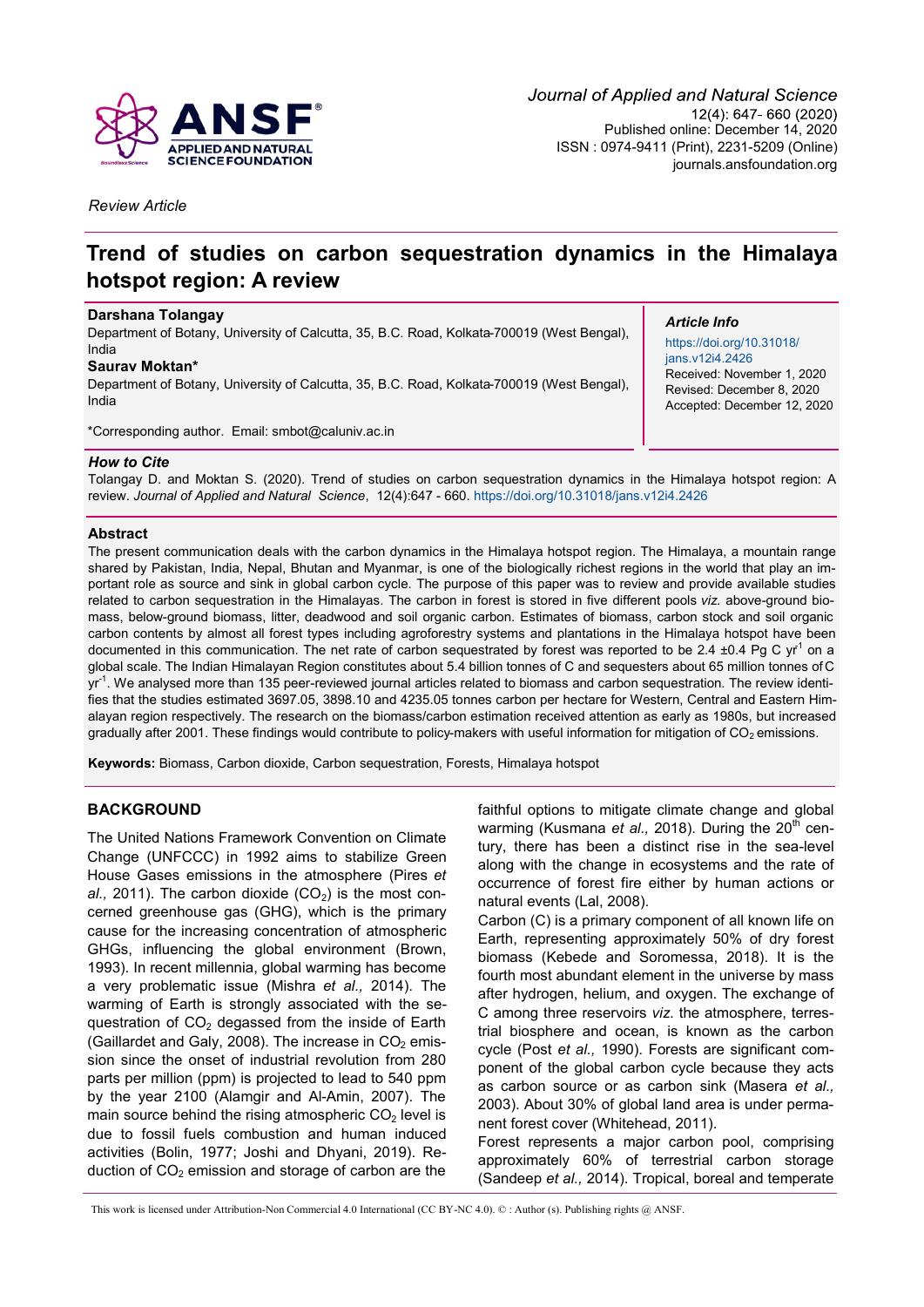forests are estimated to store roughly between 378 to 564, 249 to 295, and 113 to 125Pg C, respectively, of the existing carbon (Pan *et al.,* 2011). The Kyoto Protocol, recognizes forestry as a sink measure under the Clean Development Mechanism (CDM) but only in form of afforestation and reforestation (Arora and Chaudhry, 2014). India, being a signatory member to the Kyoto Protocol, carried out numerous studies in the country (Salunkhe *et al.,* 2018).

The Intergovernmental Panel on Climate Change (IPCC) and Reducing Emission from Deforestation and Forest Degradation (REDD) mechanisms provides guidelines for enhancing carbon sequestration and reducing deforestation (Vieilledent *et al.,* 2012). The process of removal or capture of the atmospheric carbon dioxide into other long-lived C pools is called *'Carbon Sequestration'* (Dhanwantri *et al.,* 2014). Carbon sequestration is defined by the UNFCCC as "the process of removing carbon from the atmosphere and depositing it in a reservoir" (Nair, 2012). Carbon Dioxide Removal (CDR) is referred as "a set of techniques that aim to remove  $CO<sub>2</sub>$  directly from the atmosphere by either (1) increasing natural sinks for carbon or (2) using chemical engineering to remove the  $CO<sub>2</sub>$ , with the intent of reducing the atmospheric  $CO<sub>2</sub>$  concentration" (IPCC, 2012b). Through sequestration activities, global climate change could be prevented by enhancing carbon stock in trees and soils, by reducing  $CO<sub>2</sub>$ and other GHGs emissions, and by preserving existing carbon of trees and soils. Carbon is therefore sequestered biologically in the forest ecosystem (Khurana, 2012).

Globally from 1990 to 2007, the net rate of C sequestrated by forest was 2.4  $\pm$ 0.4 Pg C yr<sup>-1</sup> (Zhang *et al.,* 2019). Carbon sequestration by forests has attracted much interest world-wide as a mitigation approach. The emissions of  $CO<sub>2</sub>$  have increased continuously during the recent decades. In 2018, the  $CO<sub>2</sub>$  emissions from fossil fuels raised to 10.0  $\pm$ 0.5 Gt C yr<sup>-1</sup>, those from land use change was assessed as 1.5±0.7 Gt C yr<sup>-1</sup> and the global average annual concentration of atmospheric  $CO<sub>2</sub>$  resulted 407.38  $\pm$ 0.1 ppm (Friedlingstein *et al.,* 2019). Carbon emissions from India report an estimation of 2,607.49 million tonnes  $CO<sub>2</sub>$  equivalent (FSI, 2019). According to the Global Energy and  $CO<sub>2</sub>$  Status Report (IEA, 2019). India emitted 2,299 million tonnes of  $CO<sub>2</sub>$  equivalent in 2018. India's emissions rose by 4.8% from last year due to a rise in coal consumption. In the terrestrial ecosystem, the carbon is stored in five different pools *viz*. aboveground biomass (AGB), below-ground biomass (BGB), litter, deadwood and soil organic carbon (Yaklaşımlar, 2012). The AGB includes all living biomass above the soil (stem, stump, branches, bark, seeds and foliage) and the BGB includes all live roots (Penman *et al.,* 2003). Estimation of AGB is very important to access carbon stocks changes (Manickam *et al.,* 2014).

#### **BIODIVERSITY HOTSPOTS**

The concept of biodiversity hotspots was first introduced by Norman Myers, a biologist, in the year 1988 and identified 10 hotspot areas in tropical forests (Myers, 1988). Two years later, 8 other hotspot areas were recognized, four in tropical forests and four in Mediterranean-type ecosystems (Myers, 1990). Conservation International and MacArthur Foundation adopted Myers concept of hotspots in 1989 (Mittermeier *et al.,* 1998). The number of hotspots increased to 25, covering 1.4% of Earth's land area, containing 44% of world's plant species and 35% of vertebrate species. Presently, there are 36 recognized biodiversity hotspots that covers 2.4% of Earth's land with Forests of East Australia and North American Coastal Plain being identified in 2011 and 2016, respectively (CEPF, 2019). India being one of the Megadiverse country with diverse biogeographical and climatic conditions, ranging from the cold and high Himalayas in the north to the hot and humid peninsula in the south, and from the wet, green, north-eastern forest to the dry north-western desert harbours four biodiversity hotspots: the Himalaya, the Indo-Burma region, the Western Ghats-Sri Lanka and the Sundaland (Venkataraman and Sivaperuman, 2018).

#### **THE HIMALAYA HOTSPOT**

The word "Himalaya" is derived from Sanskrit, meaning the "abode of snow" (*Hima*-snow and *alaya*-abode) (Negi, 2009). The magnificent Himalaya, a geologically young mountains (Singh and Rawat, 1999) is well notable to the South Asia and in addition to the Earth for its diversity of ecosystems (Sharma *et al.,* 2008). The Himalaya biodiversity hotspot extends in a curve 3,000 km of northern Pakistan, Nepal, Bhutan and the northwestern and north-eastern parts of India (Fig. 1). With an area approximately 750,000 sq. km, the mountain range of Himalaya has been broadly classified into three provinces: the Western Himalaya (the north-west Kashmir, Himachal Pradesh, Uttarakhand and northern Pakistan); the Central Himalaya (the Garhwal and Kumaun) and the Eastern Himalaya (the parts of Nepal, Bhutan, the north-east Indian states of West Bengal, Sikkim, Assam, Arunachal Pradesh, south-east Tibet and northern Myanmar) (Sharma, 1999). The population of the Himalaya belongs to four distinct ethnic groups i.e., Indie, Tibetan, Afghan–Iranian and Burman or Southeast Asian people (Karan, 1987). In 2011, the Himalaya's population has reached 52,776,118 people. Out of the total population, the Western Himalaya is inhabited by 25,592,222 people, the Central Himalaya by 19,220,834 and the Eastern Himalaya by 7,963,062 people (Apollo, 2017). The protected area network in the Himalaya hotspot comprises of 55 National Parks, 146 Wildlife Sanctuaries, 6 Biosphere Reserves and 7 World Heritage sites (Seeland, 2000; Shrestha *et al.,* 2010; Beffasti and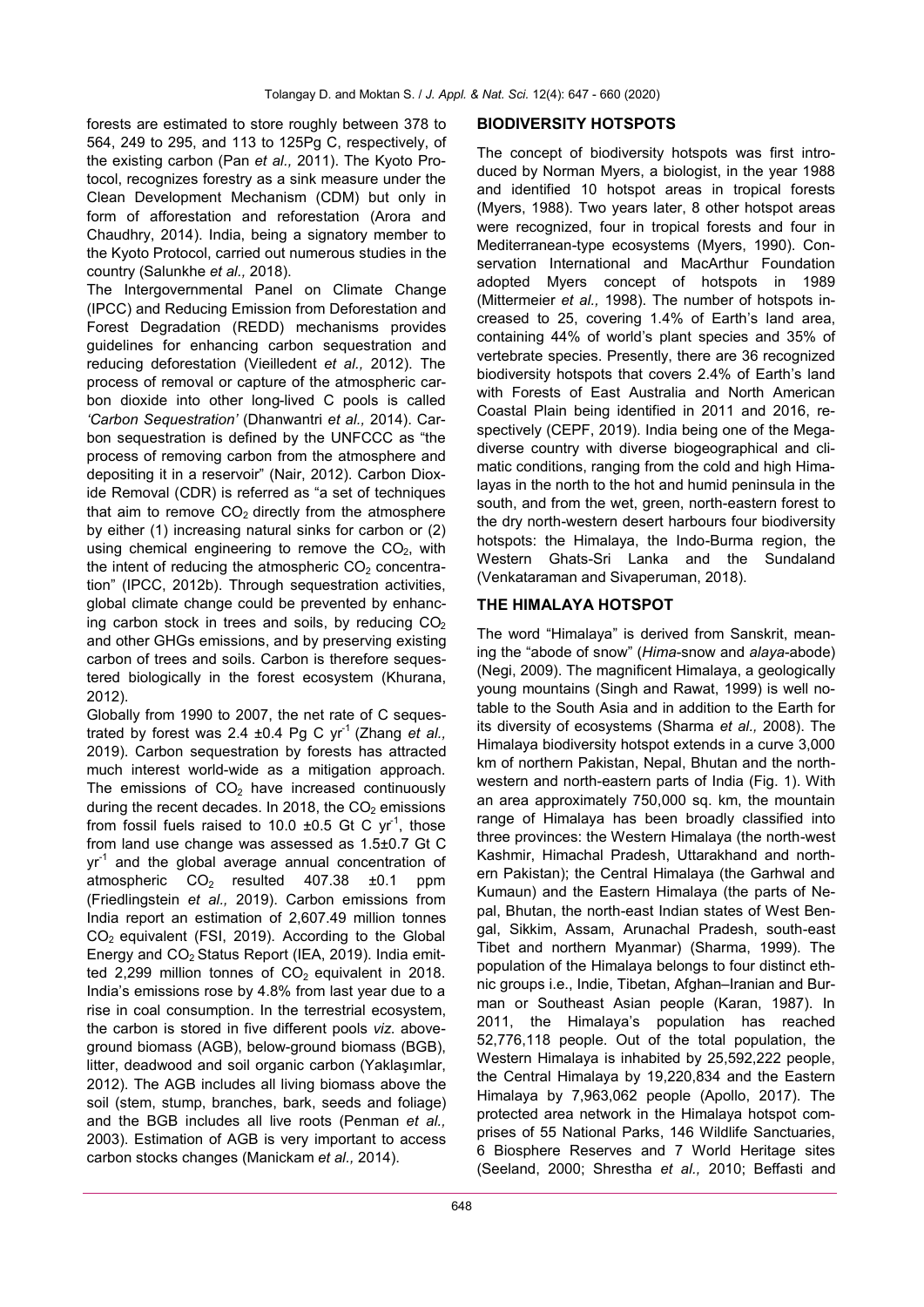Galanti, 2011; ENVIS, 2019).

The Himalayas and connected moist regions in the South Asia harbour extra-tropical broadleaved evergreen forest, a type generally ignored in analyses of forest responses to global change (Zobel and Singh, 1997).

The Indian Himalayan Region (27°50' to 37°06' N and 72°30' to 97°25' E) forms the largest part of the Himalaya and stretches over 5.37 lakh sq. km from Jammu & Kashmir in the northwest to Arunachal Pradesh in the northeast, and fully covering ten states *viz.* Jammu & Kashmir, Himachal Pradesh, Uttarakhand, Sikkim, Arunachal Pradesh, Meghalaya, Mizoram, Nagaland, Tripura and Manipur while partially covers only the hill districts of Assam and West Bengal. It contributes about 16.2% of India's total geographical area and more than 41.5% is accounted by a rich forest cover (Kumar *et al.,* 2018). Of the estimated 18,440 species of plants in the Indian Himalayan Region (IHR), about 25.3 % are endemic to the Himalaya that include 1748 medicinal plants, 675 wild edibles, 279 fodder species, 155 sacred plants, 118 essential oil plants with medicinal values (Stephen *et al.,* 2015).

#### **CARBON DYNAMICS IN THE HIMALAYAS**

The Himalayas have several influences on the global carbon cycle. To determine whether they are net sources or sinks of atmospheric  $CO<sub>2</sub>$  can only be determined by considering the significance of biomass, net primary production and exploitation rates (Singh *et al.,* 1985). The Himalayan forests have become a net source of  $CO<sub>2</sub>$  to the atmosphere due to overexploitation. On the basis of forest management activities done in community forests, the Indian Himalayan Region (IHR) constitute about 5.4 billion tonnes of C and sequester about 65 million tonnes of C  $yr^{-1}$ .

In India, the sum of annual C sequestered is approximately equal to 15% of the  $CO<sub>2</sub>$  emissions from fossil fuels (Singh *et al.,* 2010). Therefore, the Himalayan forests can be considered as a carbon sink. In the forest ecosystems, accumulated biomass is an important feature for assessing sustainable utilization, productivity and the amount of  $CO<sub>2</sub>$  sequestered from the atmosphere. The accuracy of biomass estimation is therefore, very important for numerous applications like global carbon cycle, timber extraction and to track carbon stock changes (Vashum and Jayakumar, 2012; Kaushal *et al.,* 2016). The aboveground forest biomass have been estimated by various methods through field measurement, tree inventories data, species-specific biomass estimation, remote sensing and geographical information systems (GIS) methods (Brown *et al.,* 1989, 1999; Lu, 2006; Murali *et al.,* 2005).

Field measurement method is classified into two types, *viz*., destructive and non-destructive biomass estimation methods. The destructive method also known as harvest method, is the direct method for estimation of aboveground forest biomass and carbon stock (Gibbs *et al.,* 2007) and consists of cutting or harvesting of trees of the given area followed by weighing the different components of the harvested tree like trunk, leaves and branches (Lodhiyal and Lodhiyal, 2003; Xiao and Ceulemans, 2004; Ravindranath and Ost-



**Fig.1.** *Map of Himalaya Hotspot region.*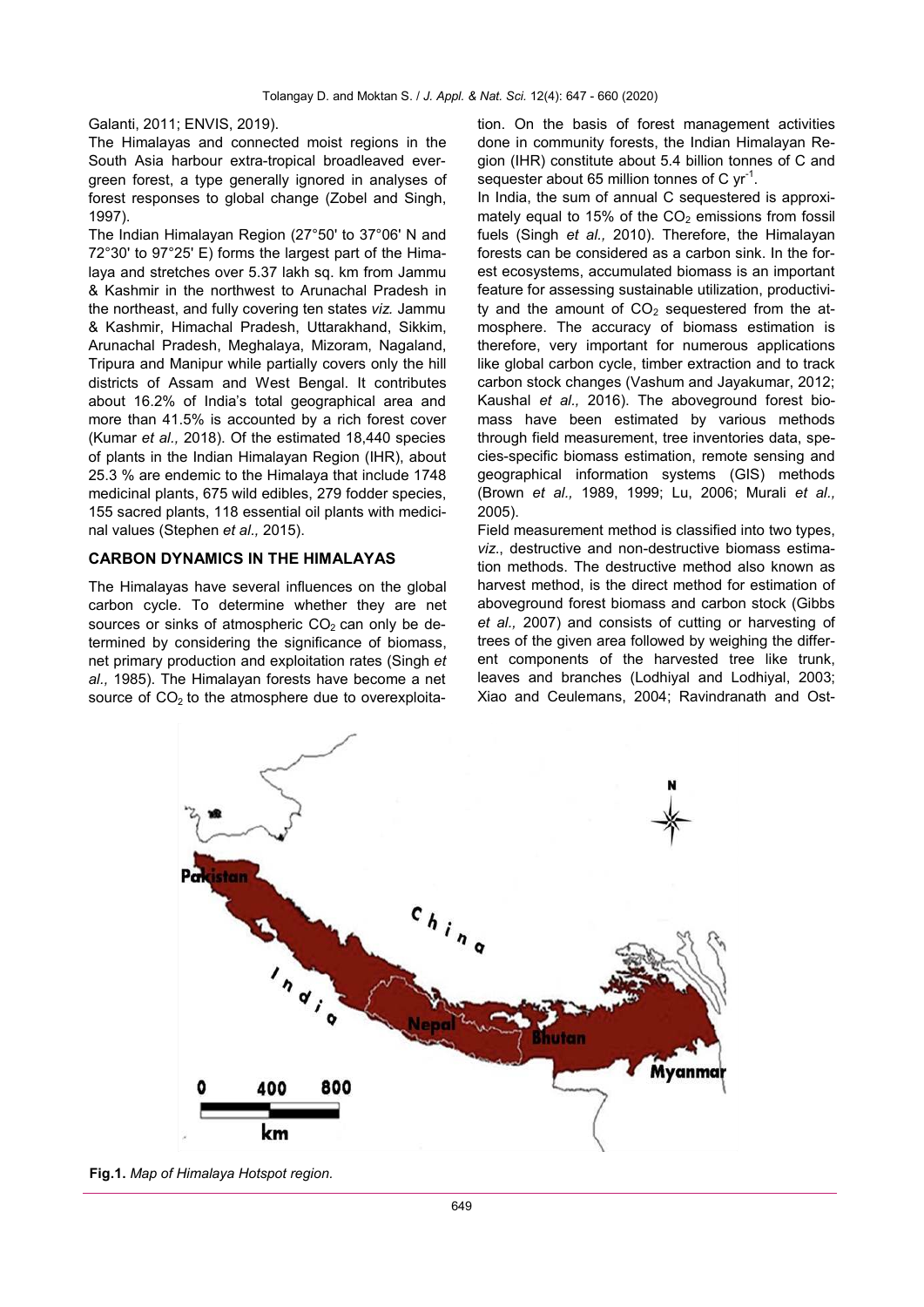wald, 2008; Devi and Yadava, 2009). This method is expensive, destructive and time-consuming and could be applied to small tree sample sizes and small plots (Ketterings *et al.,* 2001) and also not applicable in degraded forests containing threatened species (Montes *et al.,* 2000). The non-destructive method of biomass estimation is assessed by two-dimensional analytical techniques, on the basis of relationships between biomass and measurable parameters, like girth at breast height (GBH) (Aboal *et al.,* 2005). This method is used to get an estimate of biomass and allometric equation preparation on larger-scale forest (Bhandari and Neupane, 2014). Another method for estimation of biomass is remote sensing and GIS. It is an alternative to traditional methods for biomass estimation and forest's carbon stocks (Ravindranath and Ostwald, 2008). Several studies have been conducted applying remote sensing techniques to estimate the biomass of forest (Nelson *et al.,* 1988; Hame *et al.,* 1997; Drake *et al.,* 2003; Anaya *et al.,* 2009; Hudak *et al.,* 2012; Koppad *et al.,* 2020). However, the data from field is usually essential for authentication.

## **WESTERN HIMALAYA**

The Western Himalaya (Latitude 28°43'N to 37°05'N and Longitude 72°31'E to 81°01'E) extends from Badshahkahan in North Eastern Afghanistan upto Central Nepal. In India, states of Jammu and Kashmir, Himachal Pradesh and Uttarakhand fall in this region (Bhatt *et al.,* 2016). Chisanga *et al.* (2018) studied the carbon stock in Kinnaur district of Himachal Pradesh based on land use and altitudinal ranges. The biomass estimation was species and region specific including form factor for tree volume. The maximum estimation was AGB (84.65 ton ha<sup>-1</sup>), BGB (19.50 ton ha<sup>-1</sup>), and total biomass (104.10 ton ha<sup>-1</sup>). The total ecosystem carbon density of 166.36 ton  $ha^{-1}$  and soil carbon density of 155.77 ton ha<sup>-1</sup> were recorded.

Goswami *et al.* (2014) evaluated biomass and carbon sequestration based on non-destructive method in the different agroforestry land use systems of the Kwalkhad watershed of middle Himalayan region and recorded C stocks as 14.78 Mg C ha<sup>-1</sup> for agrisilvihorticulture and 14.45 Mg C ha<sup>-1</sup> for agrihortisilviculture. The greatest number of C credits (1 C credit = 1 ton  $CO<sub>2</sub>$ ) was produced by agrisilvihortivulture (21.49 ha<sup>-1</sup>), while the lowest by silvipasture  $(5.46 \text{ ha}^{-1})$ . Palchowdhuri *et al.* (2016) estimated the change in the AGB and carbon stock for three major forest types in Shimla as a consequence to landuse dynamics using NDVIbased approach. It was found that the correlation between carbon stock and NDVI values was significant (*r*   $= 84\%$  for 2003 and 80% for 2013). In the sub-tropical forests of Himachal Pradesh, comparable study was carried out by (Bhardwaj *et al.,* 2016).

Aziz *et al.* (2019) assessed the biomass and soil carbon stocks in the alpine and subalpine regions of Kashmir where the average carbon stocks of 372.5 ton

ha<sup>-1</sup>, biomass carbon of 2.27 ton ha<sup>-1</sup> and the soil organic carbon stocks of 370.6 ton ha<sup>-1</sup> were recorded. Dad (2019) conducted a study to estimate soil organic carbon (SOC) stocks in 20 grasslands of Kashmir Himalaya and showed high variable results in SOC stocks ranging between  $28.85$  and  $94.76$  Mg C ha<sup>-1</sup>, with mean value of 54.52 Mg C ha<sup>-1</sup>.

As per Shaheen *et al.* (2016), carbon stocks in living trees of different subtropical forest types in Kashmir ranged from 326 ton ha<sup>-1</sup> on *Pinus roxburghii* to 75.86 ton ha<sup>-1</sup> on mixed forest, with total carbon stock of 186.27 ton ha<sup>-1</sup>. The estimated average biomass carbon was 151.38 ton ha $^{-1}$  with calculated soil carbon stocks as  $34.89$  ton ha<sup>-1</sup> and agricultural soil carbon of 27.18 ton ha<sup>-1</sup>. Dar et al. (2017) studied the temperate forests of Kashmir Himalaya and estimated an average dry biomass of 234.2 ton ha<sup>-1</sup>, AGB and BGB of 223 ton ha<sup>-1</sup>, understorey vegetation of 1.3 ton ha<sup>-1</sup> and detritus of 9.9 ton ha<sup>-1</sup>. Similar type of study was conducted by (Dar and Sahu, 2018) in temperate forests of northern Kashmir Himalaya. Rashid *et al.* (2017) assessed the changes in the AGB and carbon stocks of Lidder valley, Kashmir Himalaya, using satellite data, phytosociological data and allometric equation for 33 years and found a strong correlation between land use land cover (LULC) and C dynamics of forest with NDVI and biomass. Also about 1.018 Mg of aboveground biomass and 0.5 Mg of aboveground carbon was lost from the area. For estimation of biomass across a chronosequence of Chir Pine forest in Murree Hill of Pakistan, Amir *et al.* (2018) used field inventory data based on basal area, height and form factor and reported overall mean carbon values from 90.3 ton ha<sup>-1</sup> to 309.5 ton ha<sup>-1</sup>.

Uddin *et al.* (2019) analysed the soil, species composition and carbon stock in the *Abies pindrow* dominant community in Dir Kohistan, Pakistan and found that the stem density ranged between 3 ha-<sup>1</sup> in *Acer caesi*um to 273 ha<sup>-1</sup> in Abies pindrow, with 350 trees ha<sup>-1</sup> as a total stand density. The total biomass carbon and the total average carbon stock were 967 ton ha<sup>-1</sup> and 568.63 ton ha<sup>-1</sup>, respectively.

Rajput *et al.* (2015) conducted a study to estimate the biomass, carbon density and  $CO<sub>2</sub>$  mitigation potential of 7 different land use systems along an altitudinal gradient in north-western Himalayas with results showing highest AGB and BGB estimates at orchard + cerealcereal system as 75.64 Mg ha<sup>-1</sup> and 23.60 Mg ha<sup>-1</sup>, respectively; highest  $CO<sub>2</sub>$  mitigation potential at altitudinal range of 1,900-2,200m as 7.81 Mg ha<sup>-1</sup> yr<sup>-1</sup>and highest carbon density of both soil + plant at altitudinal range of 1,300-1,600m as 90.88 Mg ha<sup>-1</sup>.Rai et al. (2020) assessed the dry matter dynamics of forests along treeline ecotone in Kedarnath Wildlife Sanctuary, Western Himalaya by adopting regional specific allometric equations for the biomass and net primary productivity (NPP). The average forest biomass of 33.27 ±16.97 Mg/0.1 ha, ranging from 8.87 Mg/0.1 ha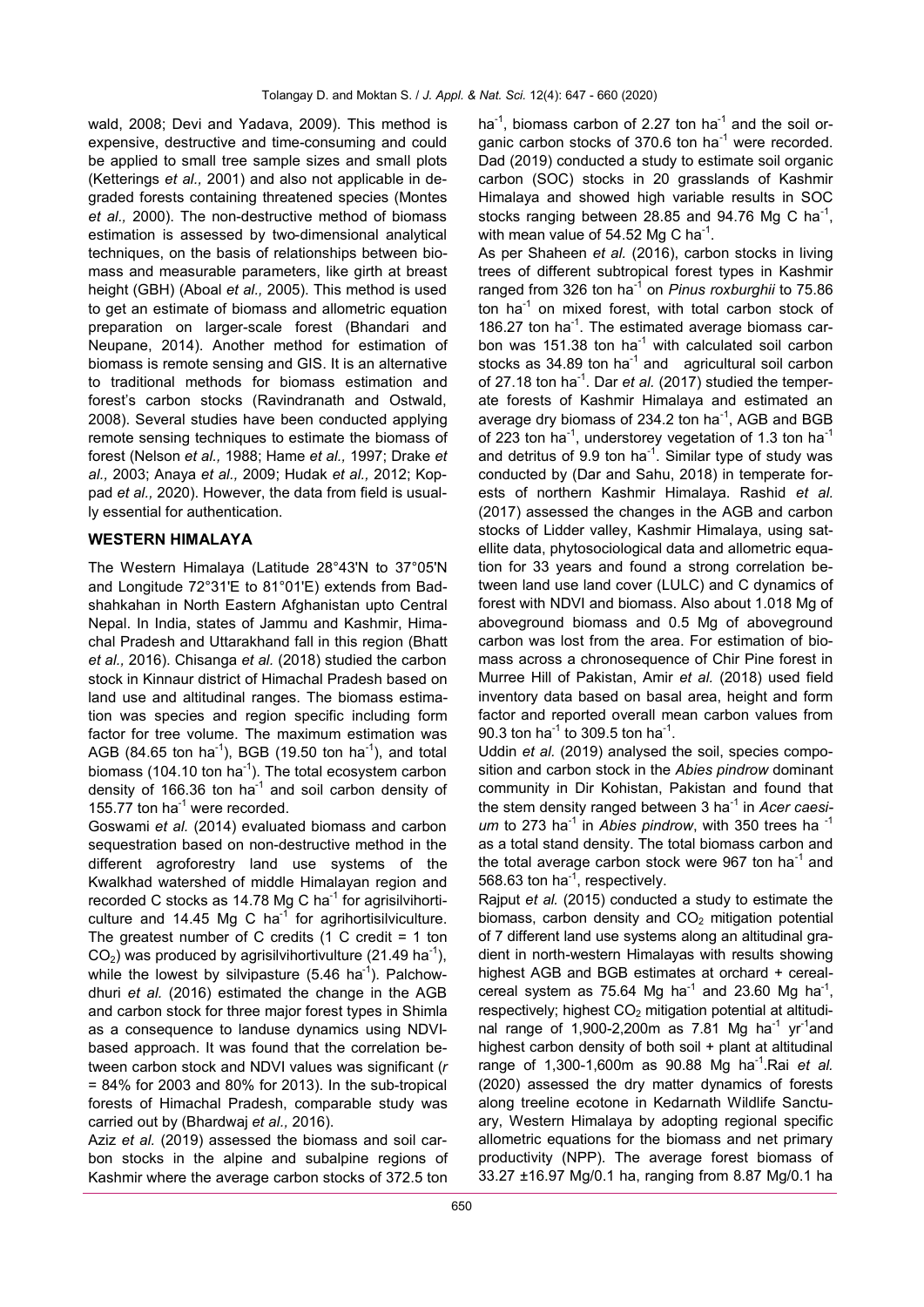to 44.98 Mg/0.1 ha and NPP range from 1.49 to 2.11 Mg/0.1 ha year<sup>-1</sup> was estimated.

For the estimation of aboveground and belowground biomass, Toky and Bisht (1993) used harvest method and reported AGB (kg/tree) from 11.6 to 37.5, BGB (kg/tree) from 2.2 to 8.7 and NPP ranging from 0.98 to 9.33 kg/tree/year in important fuel wood trees from arid north-western India. Mandal and Joshi (2015) calculated aboveground biomass and carbon stocks of an invasive woody shrubs applying allometric equation in the subtropical deciduous forests of Doon Valley, western Himalaya, India. Results indicated the maximum coverage (58.57% ha<sup>-1</sup>), highest biomass  $(13,559.60 \text{ kg} \text{ ha}^{-1})$  and carbon density  $(6373.01 \text{ kg} \text{ m})$ ha-<sup>1</sup> ) of *Lantana camara*. Vaidya *et al.* (2017) developed allometric equations to estimate biomass and soil carbon stock in subtropical-subtemperate regions of Western Himalaya. The mean biomass and soil carbon stock ranged from 150.50 to 544.94 ton ha<sup>-1</sup> for different farm plantations. In the plantation forests of north western Himalaya, Devi *et al.* (2012) estimated biomass and carbon sequestration of 185.57 ±48.99 and 42.47 ±10.38 ton ha<sup>-1</sup> in *Ulmus villosa* with highest vegetation carbon density of 118.37  $\pm$  1.49 ton ha<sup>-1</sup> in *Albizia procera* and lowest in *Acacia catechu* (36.50  $\pm$ 9.87 ton ha<sup>-1</sup>). The highest soil carbon density was  $219.86 \pm 10.34$  ton ha<sup>-1</sup> in *Alnus nitida*, and lowest in Pinus roxburghii (170.83 ±20.60 ton ha<sup>-1</sup>). The highest  $CO<sub>2</sub>$  mitigation potential (29.09 ±12.78 ton ha<sup>-1</sup>) and carbon sequestration  $(7.91 \pm 3.4 \text{ ton ha}^1)$  was in *Ulmus villosa*. Shahid and Joshi (2015) conducted a study to estimate biomass and carbon stock in the three forest ranges of Doon valley, Western Himalaya using volumetric equations where biomass varied from  $338.40$  to  $438.17$  Mg ha<sup>-1</sup> and carbon stocks from 169.20 to 219.08 Mg C ha-<sup>1</sup> (Table 1). Giri *et al.* (2014), developed Biomass Expansion Factor (BEF) and estimated carbon pool in *Ailanthus excela* with total biomass of 126.07 ton ha<sup>-1</sup>, AGB of 102.96 ton ha<sup>-1</sup>, BGB of 23.11 ton ha $^{-1}$  and BEF value of 1.23.

## **CENTRAL HIMALAYA**

The Indian Central Himalaya is located in the centre of the Himalayan Mountain Range. Out of total geographic area of 51,125 sq. km (Latitude 28°44'N to 31° 25'N and Longitude 77°45'E to 81°01'E), 92.6% is mountainous, which is called mainland. It comprises of two distinct divisions- Garhwal and Kumaun Himalayas, and is demarcated by Himachal Pradesh in the northwest, Haryana in the west, Uttar Pradesh in the south, Nepal in the east, and Tibet in the north (Sharma, 1999).

Sharma *et al.* (2011) assessed carbon stock on different slope aspects in seven major forest types of temperate region of Garhwal Himalaya, India. Results showed that minimum value of total tree C density of 77.3 Mg Cha<sup>-1</sup> on South-East (SE) aspect and maximum value of 291.6 Mg C ha<sup>-1</sup> on North-East (NE) aspect and soil organic carbon ranged from 40.3 Mg C ha<sup>-1</sup>on SW aspect and 177.5 Mg C ha<sup>-1</sup> on NE aspect. In moist temperate forest of Garhwal Himalaya, the total live tree biomass density (TBD) ranged from 215.5 to 486.2 Mg ha<sup>-1</sup> and total live carbon density  $(TCD)$  ranged from 107.8 to 234.1 Mg C ha<sup>-1</sup>. For the study area, the average values of TBD and TCD were 356.8 ±83.0 Mg ha<sup>-1</sup> and 178.4 ±41.5 Mg C ha<sup>-1</sup>, respectively (Gairola *et al.,* 2011). In Balganga Reserved Forest (BRF) in Garhwal, Uttarakhand, estimation of forest carbon (C) stock was carried out by (Kumar and Sharma, 2015), where results showed the maximum total biomass density (TBD) and total carbon density (TCD) estimates at site III in the altitudinal range (1800  $-2600$  m) as 108.26 and 53.45 Mg ha<sup>-1</sup> followed by site II in the range (1600–1800 m) as 83.92 and 41.96 Mg ha<sup>-1</sup>, and minimum at site I in the altitudinal range  $(1000-1400 \text{ m})$  as 57.22 and 28.61 Mg ha<sup>-1</sup> with an average of 83.13 and 41.56 Mg ha $^{-1}$ , respectively.

Pala *et al.* (2016) conducted a study in four community based religious conserved forests areas of Garhwal Himalaya and estimated total carbon density of 782 trees  $ha^{-1}$  to 1352 trees ha<sup>-1</sup> and total basal cover (TBC) from 31.67  $m^2$ ha<sup>-1</sup> to 84.34 m<sup>2</sup> ha<sup>-1</sup>. As per Mahato *et al.* (2016), total biomass density and total carbon density were 132.74 Mg ha<sup>-1</sup> and 66.36 Mg ha<sup>-1</sup> in community-managed forests of Garhwal Himalaya. Studies from various pure Conifer forest types of Garhwal Himalaya, showed maximum growing stock of 988.3 m<sup>3</sup> ha<sup>-1</sup> in *Abies pindrow* forest, followed by 922.3 m<sup>3</sup> ha-<sup>1</sup> for *Cupressus torulosa* (Dimri *et al.,*

| <b>AGB</b><br>$(tha-1)$ | <b>BGB</b><br>$(tha-1)$ | <b>Deadwood</b><br>$(tha-1)$ | Litter<br>$(tha-1)$ | <b>SOC</b><br>$(tha-1)$  | Total<br>$(tha-1)$ | <b>Source</b>                |
|-------------------------|-------------------------|------------------------------|---------------------|--------------------------|--------------------|------------------------------|
| 951.59                  | 247.42                  |                              |                     | $\overline{\phantom{0}}$ | 1199.01            | Shahid and Joshi (2015)      |
| 71.3                    | 19.92                   | 1.66                         | 1.76                | 68.87                    | 163.51             | FSI (2019)                   |
| 62.77                   | 16.86                   | 1.21                         | 2                   | 69.76                    | 152.62             | FSI (2019)                   |
| 19.09                   | 7.4                     | 0.14                         | 0.67                | 44.89                    | 72.18              | FSI (2019)                   |
| 1261.4                  | 252.3                   | $\overline{\phantom{0}}$     |                     | 174.47                   | 1688.17            | Shaheen <i>et al.</i> (2016) |
| 15.32                   | 5.8                     | 0.11                         | 0.86                | 43.23                    | 65.31              | FSI (2019)                   |
| 33.97                   | 6.63                    | $\overline{\phantom{0}}$     | ۰.                  | 315.65                   | 356.25             | Aziz <i>et al.</i> (2019)    |
|                         |                         |                              |                     |                          |                    |                              |

**Table 1.** Carbon estimation in extensions of Western Himalaya.

Abbreviations: AGB-Above Ground Biomass; BGB-Below Ground Biomass; SOC-Soil Organic Carbon; tha<sup>-1</sup>- Tonnes per hectare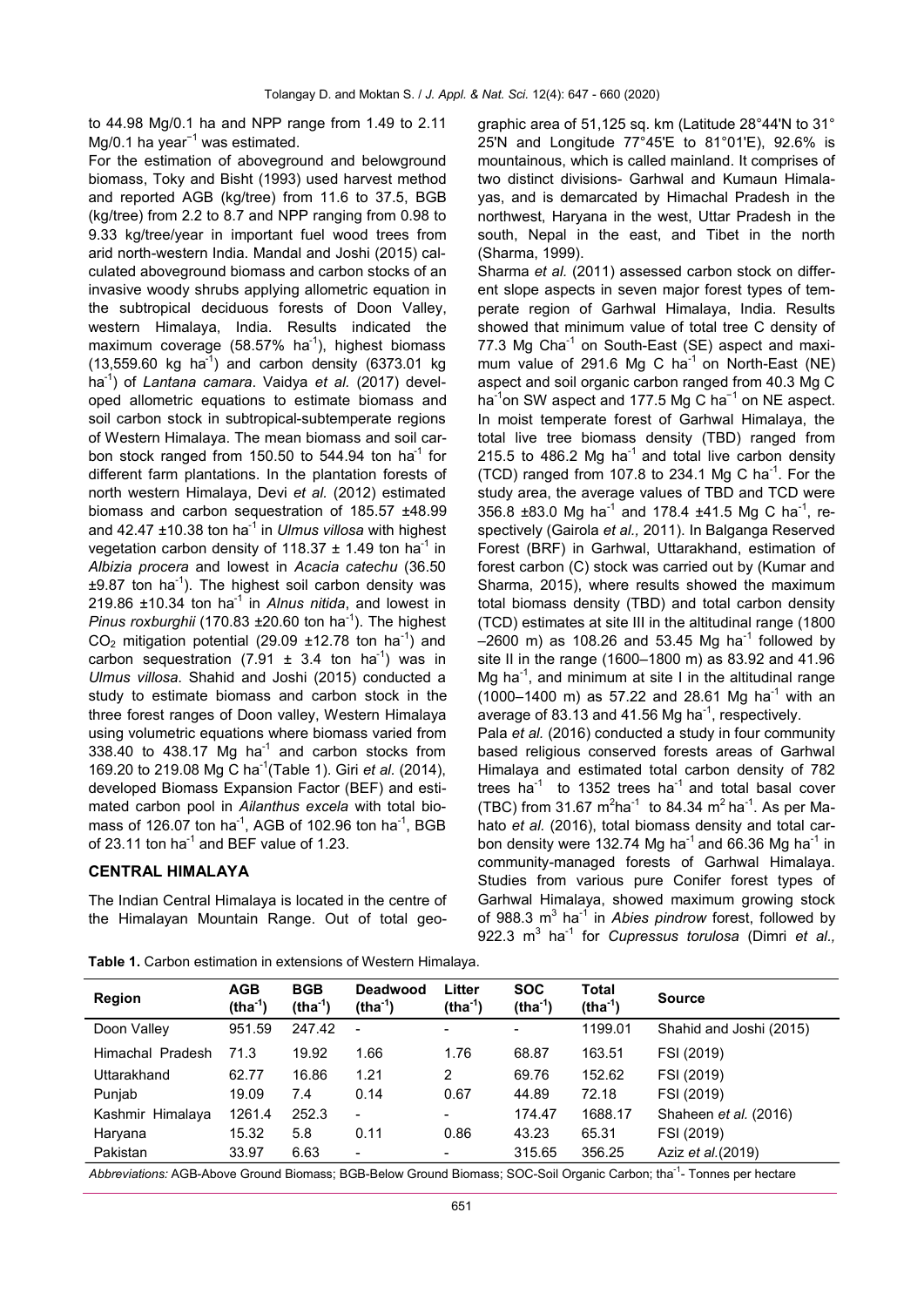2014). Similarly, the total carbon density and  $CO<sub>2</sub>$  mitigation potential in Oak and Pine forests of Garhwal, central Himalaya were 2420.54 Mg C ha<sup>-1</sup> and 8,713.94 Mg C ha<sup>-1</sup> (Oak) and 986.93 Mg C ha<sup>-1</sup> and 3552.95 Mg C ha<sup>-1</sup> (Pine), respectively (Nautiyal and Singh, 2013).

Pant and Tiwari (2014), estimated tree biomass and carbon sequestration in Chir-Pine forests under various disturbance levels in Kumaun Central Himalaya where total biomass was 14.7 ton ha $^{-1}$  at highly disturbed site, followed by  $94.46$  ton ha $^{-1}$  in moderately disturbed forest, and  $112.0$  ton ha<sup>-1</sup> in protected forest. The carbon sequestration rate ranged from 0.60 (ton/ ha) per annum to 4.3 (ton/ha) per annum. Similarly, Jina *et al.* (2008) estimated rates of carbon sequestration and total carbon stock in degraded and nondegraded sites of Pine and Oak forests in Kumaun Central Himalaya and found variation in carbon stock from 242.56 to 290.62 ton ha<sup>-1</sup> and 16.73 to 18.54 ton ha<sup>-1</sup>, respectively, and in non-degraded and degraded Chir Pine sites it varied from 81.31 to 115.40 ton ha<sup>-1</sup> and 17.59 to 33.42 ton ha<sup>-1</sup>, respectively. Similar studies on biomass and carbon sequestration in Oak and Pine forests of Kumaun Himalaya, were conducted by (Joshi *et al.,* 2013; Gosain *et al.,* 2015).

Kanime *et al.* (2013) carried out study for estimation of tree biomass and carbon sequestration in different tree -based systems of Central Himalayan Tarai region and found the highest total biomass of 94.8 Mg ha<sup>-1</sup> and carbon stocks ranging from 4.51 Mg C ha $^{-1}$  to 43.39 Mg C ha<sup>-1</sup>. Arora et al. (2014) assessed growth, biomass carbon storage and sequestration along an age series of *Populus deltoides* plantations at Tarai region of central Himalaya. Results showed that the total carbon stock increased from 64.4 Mg C ha<sup>-1</sup>at 1 year to 173.9 Mg C ha<sup>-1</sup> at 11 years. Sheikh *et al.* (2020) studied biomass and carbon stocks in temperate *Cedrus deodara* forests along the altitudinal gradients in the Central Himalaya and estimated carbon stock of 395.4 ton ha<sup>-1</sup> for lower altitude, followed by 321.6 ton ha<sup>-1</sup> and 282.5 ton ha<sup>-1</sup> for middle and upper altitude respectively. At Banj Oak forests of Central Himalaya, total biomass stock ranged from 225.82  $\pm 26.46$  ton ha<sup>1</sup> to 595.50 ±5.64 ton ha<sup>-1</sup>and total tree density showed a range from 920 ind ha-<sup>1</sup> to 402.5 ind ha-<sup>1</sup>(Pandey *et al.,* 2020). Yadav *et al.* (2017), estimate biomass and carbon allocation in different production systems in the mid hills of Indian Himalaya, and found the highest biomass of 56.5 ton ha<sup>-1</sup> and carbon stocks of 25.3 ton ha<sup>-1</sup> in wheat + pecan nut system followed by 53.2 and 23.9 ton ha<sup>-1</sup>in lentil + pecan nut system with the lowest of 2.75 and 1.17 ton ha $^{-1}$  in pure lentil production system. The carbon stock and rate of carbon sequestration in pecan nut were 22.8 ton ha<sup>-1</sup>and 1.67 ton ha<sup>-1</sup>year<sup>-1</sup>, respectively. Rana *et al.* (2015) made an assessment in the Cypress forest of Central Himalaya, and estimated the total biomass ranging between 178 and 431 ton ha-<sup>1</sup> while carbon stock varied between 89.07 and 206 ton ha-<sup>1</sup> . Similarly, Verma *et al.* (2012) studied the carbon storage capacity of *Quercus semecarpifolia*, forests of Central Himalayan region and observed the difference in the carbon biomass between 210.26 and 258.02 ton ha<sup>-1</sup> and mean carbon stock between  $3.7$ and 4.8 ton ha<sup>-1</sup>yr<sup>-1</sup>, respectively. Yadava (2011), carried out study under six different agroforestry systems, in Tarai region of Central, Himalaya. The biomass, carbon storage,  $CO<sub>2</sub>$  mitigation potential and total carbon sequestration of trees were estimated. Adhikari *et al.* (2020) made an assessment of crop composition, yield, biomass, net primary productivity (NPP), carbon stock and carbon sequestration in agri-silviculture (AS) and agri-horticulture (AH) agroforestry systems of Central Himalaya and showed the biomass and net primary productivity of trees as 128.3 ton  $ha^{-1}$  and 16.24 ton ha $^{-1}$  yr $^{-1}$  in AS system while 171.95 ton ha $^{-1}$ and 14.4 ton ha<sup>-1</sup> yr<sup>-1</sup> in AH system (Table 2). The carbon sequestration of tree were 7.7 ton ha<sup>-1</sup> yr<sup>-1</sup> for AS and 6.8 ton ha<sup>-1</sup> yr<sup>-1</sup> for AH systems.

## **EASTERN HIMALAYA**

The Eastern Himalaya,with total geographic coverage of 524,190 sq. km (Latitude 21°57'N to 29°27'N and Longitude 82°42'E to 100°18'E) starts from the Kaligandaki Valley in central Nepal up to northwest Yunnan in China. The region includes Bhutan, parts of India (North East Indian states, and the Darjeeling hills of West Bengal), northern Myanmar, and southeast Tibet and parts of Yunnan in China (Tse-ring *et al.,* 2010). Rai *et al.* (2018) estimated biomass and carbon stock across the timberline of Khangchendzonga National Park, eastern Himalaya and revealed that the total AGB ranged between 279.25 ±3.04 and 15.35  $\pm$ 7.38 Mg ha<sup>-1</sup> while the total BGB ranged between 144.76 ±8.10 and 9.85 ±4.82 Mg ha-<sup>1</sup> , with the total

**Table 2.** Carbon estimation in extensions of Central Himalaya.

| <b>Region</b> | <b>AGB</b><br>$(tha-1)$ | <b>BGB</b><br>$(tha-1)$ | <b>Deadwood</b><br>$(tha-1)$ | Litter<br>$(tha-1)$ | <b>SOC</b><br>$(tha-1)$ | Total<br>$(tha-1)$ | <b>Source</b>               |
|---------------|-------------------------|-------------------------|------------------------------|---------------------|-------------------------|--------------------|-----------------------------|
| Kumaun        | 639.8                   | 160.4                   | $\overline{\phantom{a}}$     | $\blacksquare$      | $\blacksquare$          | 800.2              | Rana <i>et al.</i> (2015)   |
| Garhwal       | 890.97                  | 245.95                  | $\overline{\phantom{a}}$     | 20.5                | 1646.2                  | 2797.62            | Sheikh <i>et al.</i> (2020) |
| Tarai         | 239.36                  | 60.92                   | $\,$                         | $\blacksquare$      | $\blacksquare$          | 300.28             | Adhikari et al. (2020)      |

Abbreviations: AGB-Above Ground Biomass; BGB-Below Ground Biomass; SOC-Soil Organic Carbon; tha<sup>-1</sup>- Tonnes per hectare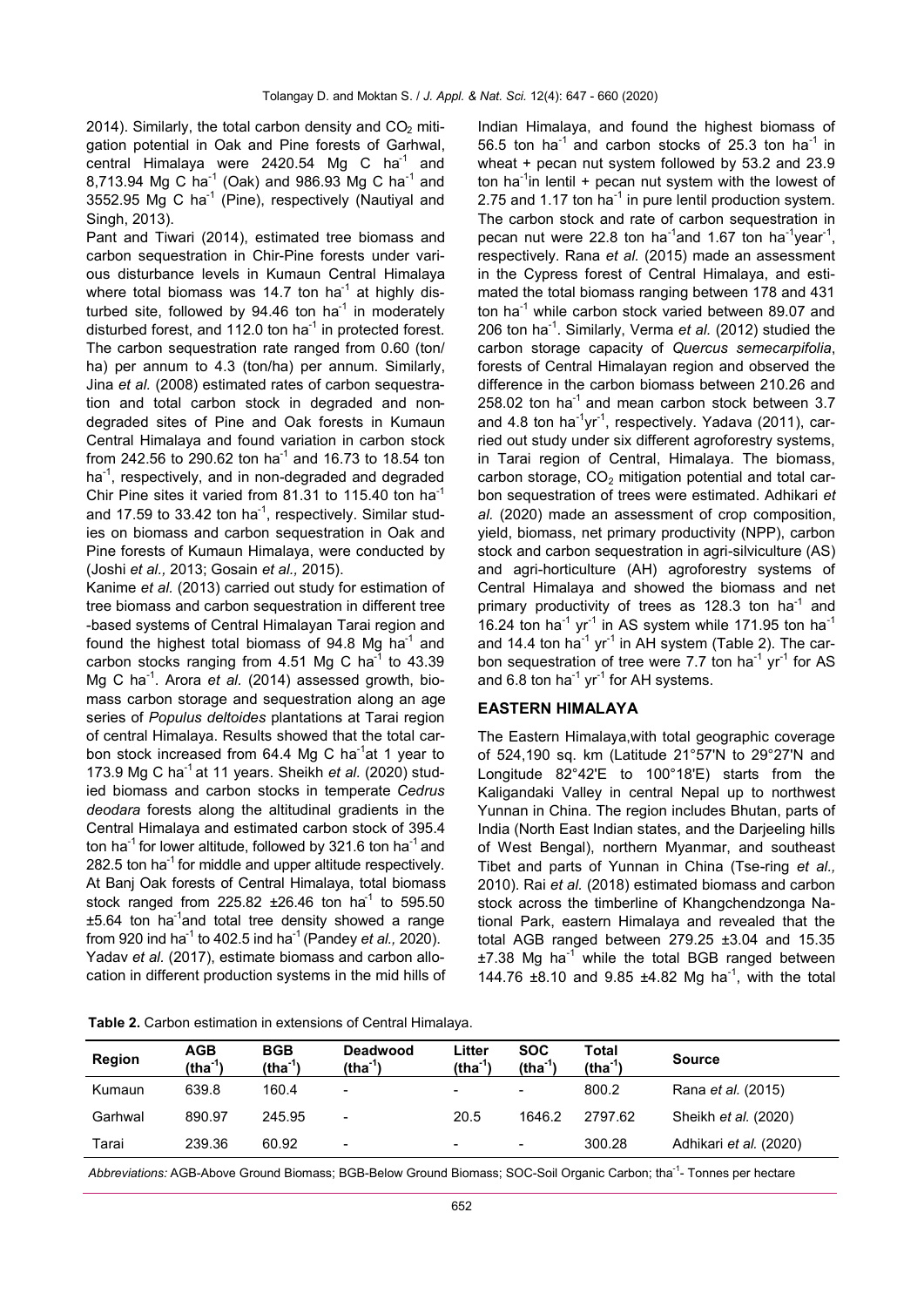carbon content ranging between 195.03 ±2.32 and 11.59 ± 5.61 Mg C ha-<sup>1</sup> . Oo *et al.* (2006) assessed the biomass of the planted forests of 2 main species and biotic climax of shrub and grass communities in Myanmar. The biomass of the *Eucalyptus camaldulensis* forests ranged from 3.80 to 27.68 Mg ha<sup>-1</sup> and that of the planted *Acacia catechu* forests was 10.62 Mg ha-<sup>1</sup> whereas the biomass + litter weight of biotic climax of shrub and grass communities varied between 2.36 and 23.14  $\text{Mg}$  ha<sup>-1</sup>.

For estimation of carbon sequestration, Thant *et al.* (2012) carried out study in mangrove plantations and a natural regeneration stand in the Ayeyarwady Delta, Myanmar and reported the total carbon stock of 73 Mg, 43 Mg, 21 Mg and 18 Mg C ha-<sup>1</sup> in NR (*Ceriops decandra, Bruguiera sexangula* and *Aegicerus corniculatum*), *Sonneratia apetala, Avicenia marina* and *Avicenia officinalis*, respectively. Similarly, Aye *et al.*  (2011) conducted a study in Myanmar and estimated the biomass and total carbon stock of *Xylia xylocarpa* (80.4 ton ha-<sup>1</sup> and 120.5 ton ha-<sup>1</sup> ) and of *Pterocarpus*   $m$ acrocarpus (77.2 ton ha<sup>-1</sup> and 130.8 ton ha<sup>-1</sup>). The total biomass carbon pool production in north-eastern India was  $460.5$  Mg ha<sup>-1</sup> of which AGB and BGB contributed 91.20% and 8.8%, respectively. Results indicate that, out of total biomass, 77% contribution was by *Pinus kesiya*, 13.5% broad-leaved tree species, 0.12% shrub, 0.03% herb and 0.5% litter. The annual NPP assessed was 17.5 Mg ha<sup>-1</sup> yr<sup>-1</sup> (Baishya and Barik, 2011).

Baral *et al.* (2009) assessed the above-ground carbon stock in the five major forest types of Nepal using allometric equations and estimated the above-ground carbon stock per hectare and carbon sequestration rate ranging between 34.30-97.86 dry wt. ton ha<sup>-1</sup> and 1.30-3.21 ton ha<sup>-1</sup> yr<sup>-1</sup>, respectively. Similarly, Mandal *et al.* (2013) established allometric equations for *Eucalyptus camaldulensis* to estimate biomass of Sagarnath Forest, Nepal. Bhatta *et al.* (2018) studied carbon stock variation among trees of planted forest of Kathmandu, Central Nepal. The biomass of 418.2 Mg ha<sup>-1</sup> and C-stock of 196.4 Mg C ha<sup>-1</sup> were estimated. Using Sentinel 2 data, Pandit *et al.* (2018) made an assessment of AGB in sub-tropical buffer zone community forest in Parsa National Park, Nepal and estimated the average AGB of 153.04 ton ha<sup>-1</sup>. Poudel *et al.* (2011) estimated AGB of *Cinnamomum tamala* grown in the western hill regions of Nepal using destructive technique. The maximum AGB was in stem (47.24 % tree- $^1$ ) followed by leaves (22.75 % tree<sup>-1</sup>), branch (19.69 % tree-<sup>1</sup> ) and bark (10.31 % tree-<sup>1</sup> ). Gurung *et al.* (2015) estimated carbon stock under different management regimes of tropical Sal forest in the Terai Nepal. The total C stock ranged from 291.55  $\pm$ 42.51 Mg C ha<sup>-1</sup> at protected areas, followed by 237.15  $\pm$ 32.54 Mg C ha<sup>-1</sup> for community forests, 189.16  $\pm$ 26.46 Mg C ha<sup>-1</sup> for government-managed forests and 126.76 ±56.36 Mg  $\overline{C}$  ha<sup>-1</sup> in other forests. Similar study was assessed by

(Banik *et al.,* 2018) in Sal forests under two management regimes in Tripura. Majumdar *et al.* (2016) estimated biomass of selected tropical forest patches of Tripura, with the help of allometric equations where biomass ranged between  $37.85$  to  $85.58$  Mg ha<sup>-1</sup>. Mishra and Sarkar (2019) studied the relationship between total organic carbon and soil carbon pools under different land management systems of Garo hills, Meghalaya, where maximum total organic carbon (TOC) were shown by tea gardens  $(62.75 \pm 1.47 \text{ ton ha}^{-1})$  and the minimum by jhum lands  $(33.34 \pm 5.04 \text{ ton ha}^{-1})$ .

Rabha (2014), reported the average aboveground biomass of 239.45  $\pm$ 12.8 Mg ha<sup>-1</sup> and carbon stocks of 119.73  $\pm$  6.4 Mg C ha<sup>-1</sup> in an undisturbed regenerating Sal forest of Goalpara Assam. Kalita *et al.* (2017), estimated carbon stock applying species specific volume equations, wood-specific gravity, and biomass expansion factor at Tea agroforestry system of Barak valley, Assam. The carbon stock estimates in 6, 14, and 22 years old plantation were 44.8 ±1.3, 50.2 ±4.6, and 56.7  $±4.9$  Mg C ha<sup>-1</sup>, respectively. Similarly, towards the North-East India, Gogoi *et al.* (2017) estimated biomass and carbon stock of rain forest under the Dibrugarh Forest Division, using suitable regression equations.

Sharma *et al.* (2018) studied the diversity of trees and carbon stock of Hmuifang forest, Mizoram, using allometric equations. The results showed the total carbon stock and total  $CO<sub>2</sub>$  sequestration of 468.26 ton ha<sup>-1</sup> and 1718.5 ton ha<sup>-1</sup>, respectively. At Muli Bamboo forest of Mizoram, Devi and Singh (2019) estimated the rate of carbon stock as 50.25 Mg C ha<sup>-1</sup> in Lengpui and 56.37 Mg C ha<sup>-1</sup> in Kelsih. Devi and Yavada (2015) carried out study for estimation of carbon stock and carbon sequestration rate in a tropical deciduous forest of Manipur, the AGB ranged between 18.27- 21.922 ton ha<sup>-1</sup>, the carbon stock from  $9.13$ -10.96 ton  $C$  ha<sup>-1</sup> and the carbon sequestration rate differed from 1.4722 to  $4.64136$  ton ha<sup>-1</sup> year<sup>-1</sup>. Thokchom and Yadava (2017) assessed biomass and carbon stock in ten forest stands along an altitudinal gradient in the forest of Manipur where AGB ranged between 124.56 and  $254.99$  ton ha<sup>-1</sup> and carbon stock ranged from 60.09 to 121.43 ton ha<sup>-1</sup>. Niirou and Gupta (2017) analysed carbon stocks in different form of land uses in Senapati district of Manipur. The results indicated the carbon stocks ranging from  $25.51$ -164.81 ton ha<sup>-1</sup>.

Tshering (2019) made an assessment of C stocks in Western Bhutan Himalaya and recorded highest biomass and carbon stock from Thimpu forest with 62.306 Mg ha<sup>-1</sup> and 31.153 Mg C ha<sup>-1</sup>, followed by 55.503 Mg ha<sup>-1</sup> and 27.752 Mg C ha<sup>-1</sup> for Khasadrapchu forest, 41.556 Mg ha<sup>-1</sup> and 20.778 Mg C ha<sup>-1</sup>for Chamgang forest and 32.133 Mg ha<sup>-1</sup> and 16.066 Mg C ha<sup>-1</sup> for Gidakom forest, respectively (Table 3). Tashi *et al.* (2017) based on harvest method estimated biomass and carbon stocks of forests along altitudinal gradient in the eastern Himalayas and found the aboveground C stocks increased with altitude from 57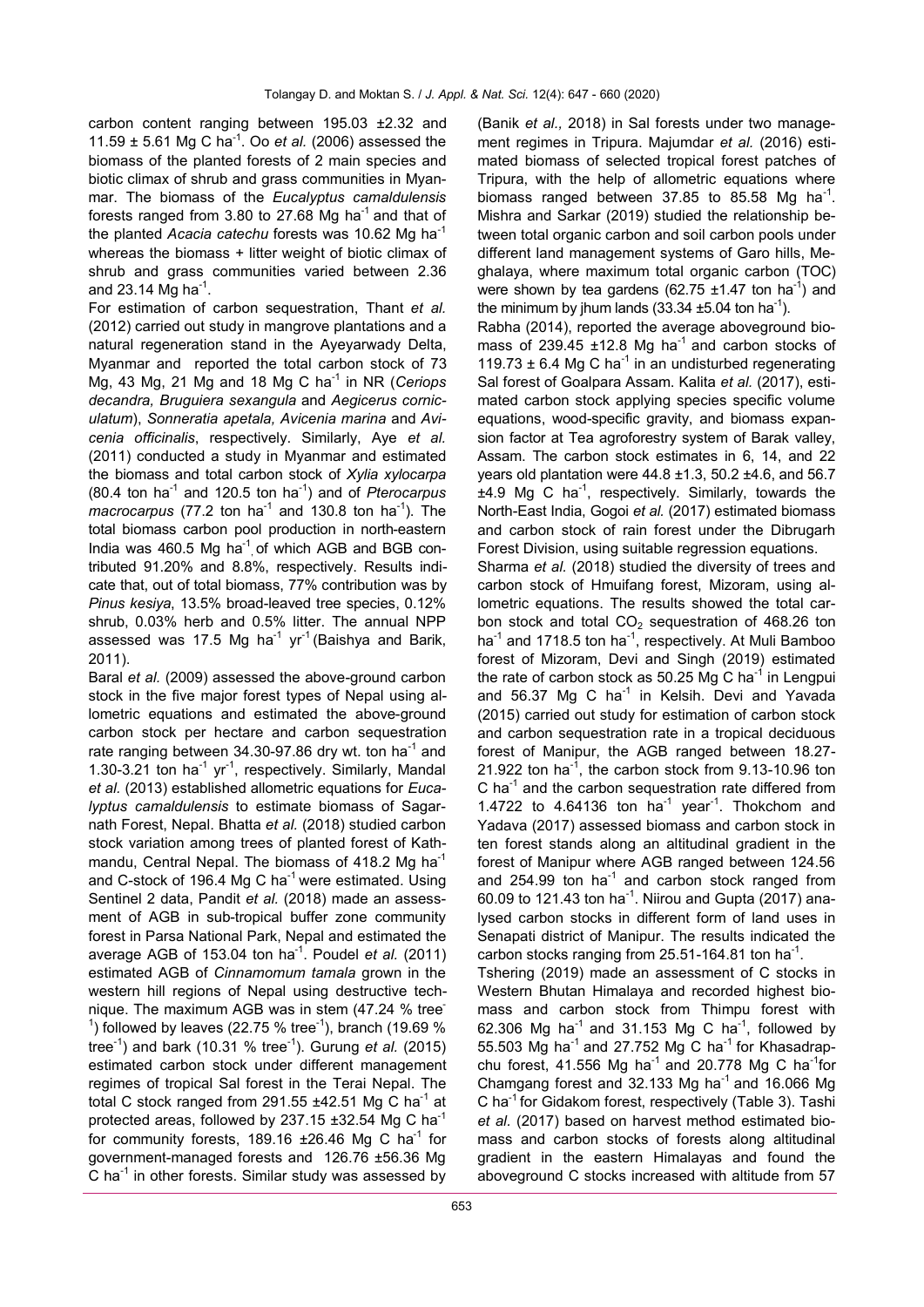| <b>Region</b>     | <b>AGB</b><br>$(tha-1)$ | <b>BGB</b><br>$(tha-1)$  | Deadwood<br>$(tha-1)$        | Litter<br>$(tha-1)$      | <b>SOC</b><br>$(tha-1)$  | Total<br>$(tha-1)$ | <b>Source</b>              |
|-------------------|-------------------------|--------------------------|------------------------------|--------------------------|--------------------------|--------------------|----------------------------|
| Myanmar           | 66.14                   | 12.75                    | $\overline{\phantom{a}}$     | 5.01                     | 131.46                   | 215.36             | Aye <i>et al.</i> (2011)   |
| China             | 1235.6                  | $\overline{\phantom{0}}$ | $\qquad \qquad \blacksquare$ | $\overline{\phantom{0}}$ | 1095.6                   | 2331.20            | Zhang <i>et al.</i> (2013) |
| Nepal             | 634.56                  | $\blacksquare$           | $\qquad \qquad \blacksquare$ | $\overline{\phantom{0}}$ | $\overline{a}$           | 634.56             | Baral <i>et al.</i> (2009) |
| <b>Bhutan</b>     | 211.09                  | $\overline{\phantom{a}}$ | $\blacksquare$               | $\overline{\phantom{0}}$ | $\overline{\phantom{a}}$ | 211.09             | Tshering (2019)            |
| Sikkim            | 53                      | 16.07                    | 1.51                         | 1.99                     | 98.69                    | 171.04             | FSI (2019)                 |
| Meghalaya         | 30.55                   | 8.74                     | 0.43                         | 2.53                     | 63.46                    | 105.72             | FSI (2019)                 |
| Tripura           | 32.44                   | 7.14                     | 0.38                         | 2.81                     | 55.68                    | 98.44              | FSI (2019)                 |
| Assam             | 30.3                    | 7.47                     | 0.39                         | 2.55                     | 55.66                    | 95.37              | FSI (2019)                 |
| Manipur           | 26.55                   | 7.9                      | 0.3                          | 2.33                     | 69                       | 106.08             | FSI (2019)                 |
| Arunachal Pradesh | 49.61                   | 15.05                    | 1.17                         | 2.31                     | 89.5                     | 157.65             | FSI (2019)                 |
| Mizoram           | 24.98                   | 5.51                     | 0.25                         | 2.51                     | 53.7                     | 108.54             | FSI (2019)                 |

**Table 3.** Carbon estimation in extensions of Eastern Himalaya.

Abbreviations: AGB-Above Ground Biomass; BGB-Below Ground Biomass; SOC-Soil Organic Carbon; tha<sup>-1</sup>- Tonnes per hectare

to 207 Mg C ha $^{\text{-1}}$  using the best-fit models.

# **GEOGRAPHICAL DISTRIBUTION OF PUBLICA-TIONS**

The geographical distribution of publications as an indicator of the research productivity has become a field of interest. The trend of publications was analysed for four decades from the year 1980 to 2020. The majority of publications on biomass/carbon estimation in the Himalaya hotspot are from Eastern Himalaya (51 %), while 27% are from Central Himalaya and 22% from Western Himalaya (Fig. 2). In the Western Himalaya, there is no evidence of papers being published in journals during 1980-1990 and the

number of publications accessed for 1991-2000 was only three. However, the decade between 2011 and 2020 was particularly significant, with a total of 38 articles. Out of 41 publications, the majority of the studies were carried out in Himachal Pradesh (32%), followed by Kashmir Himalaya and Pakistan (20%) and Uttarakhand (17%). Doon Valley comprised only 7% of the publications, whereas only one publication are from Punjab and Haryana. Similarly, towards the Central Himalaya, the number of publications during 1980- 1990 and 1991-2000 was 11 and 4, respectively, while the number of research studies increased during 2001- 2010 and 2011-2020 as 11 and 24, respectively. Among 50 publications, 29 publications (58%) are from Kumaun,



**Fig. 2.** *Percentage record of carbon related publications in the Himalayan region.*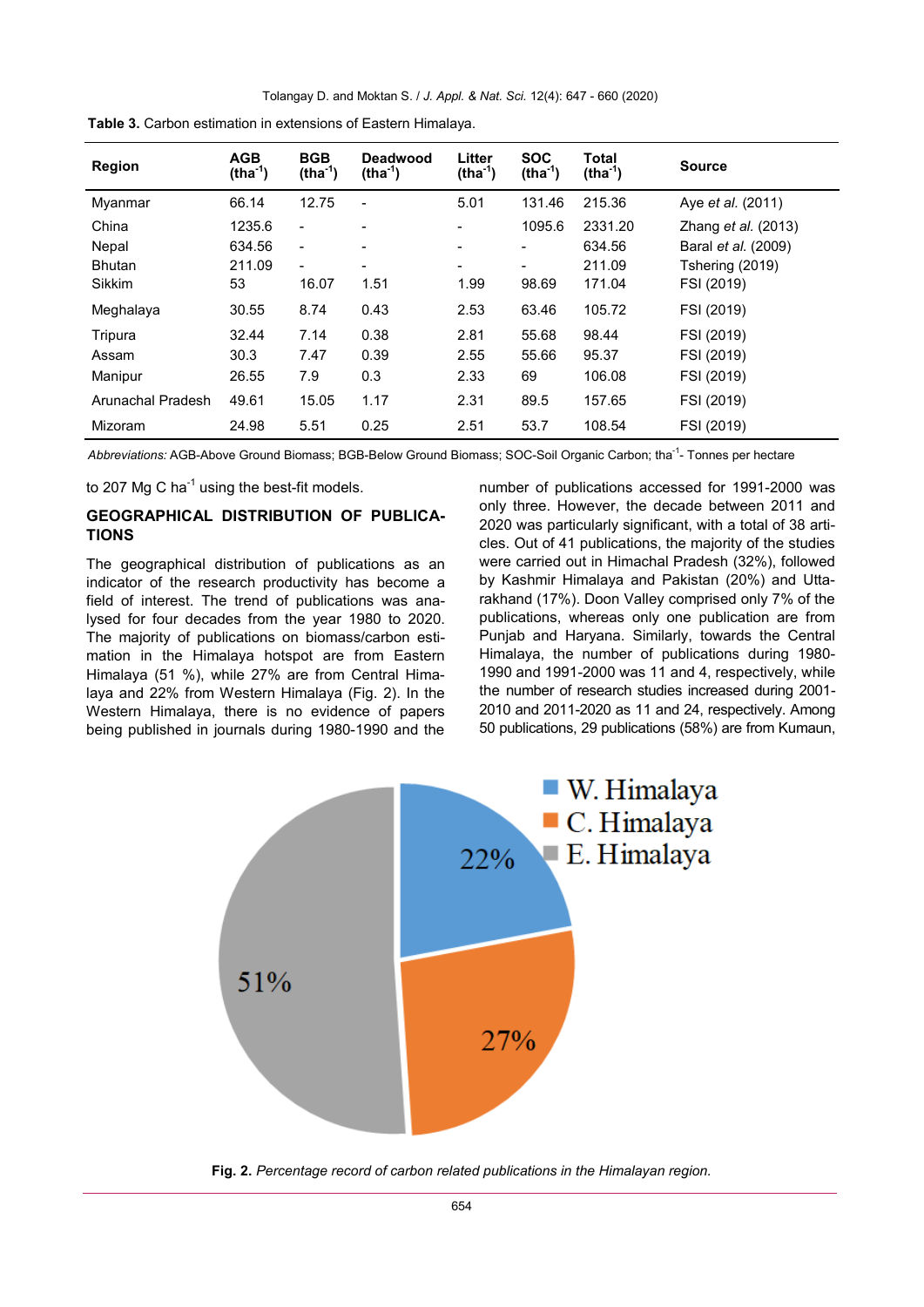Tolangay D. and Moktan S. / *J. Appl. & Nat. Sci.* 12(4): 647 - 660 (2020)



**Fig. 3.** *Pattern of carbon related publications from the Himalaya hotspot.*

32% from Garhwal and 10% from Tarai region. Our review shows that a huge number of papers were published from the Eastern Himalaya (Fig.3). Between 1980 and present, 95 publications were documented. Nepal and north-east region of India are the most studied area, comprising 62% of the total. China (25%) is the second most studied area, followed by Myanmar (9%), whereas Bhutan (3%) and Sikkim (1%) are comparatively less studied in the Eastern Himalaya. It is to be noted that the concept 'biomass/carbon estimation' exhibits a sudden and marked increase in publications after 2001. The pattern of the research interest indicates that there is a requirement for prioritizing future research in the Himalaya.

## **Conclusion**

The Himalayan forests have the potential to mitigate climate change and global warming. The present communication has highlighted different aspects of estimation of forest's biomass to assess the carbon loss and gain in the Himalaya hotspot. Although, there have been several scientific studies conducted from the western to eastern extensions of the Himalaya hotspot forests related to biomass and carbon stocks, there is a need to develop methods for precise estimation rather than the conventional laborious approach. From policy standpoint, there is a need to recognize the essence of the pristine Himalayan region for their carbon sequestration and ecosystem services.

# **ACKNOWLEDGEMENTS**

The first author is grateful to Council of Scientific & Industrial Research (CSIR), New Delhi, for financial assistance. The authors are also thankful to the Department of Botany, University of Calcutta for all the necessary help required in writing this manuscript.

## **Conflict of interests**

The authors declare that they have no conflict of interests.

## **REFERENCES**

- 1. Aboal, J.R., Arévalo, J.R. and Fernández, Á. (2005). Allometric relationships of different tree species and stand above ground biomass in the Gomera laurel forest (Canary Islands). *Flora-Morphology Distribution Functional Ecology of Plants*, 200(3): 264-274.
- 2. Adhikari, B., Lodhiyal, N. and Lodhiyal, L.S. (2020). Assessment of crop yield productivity and carbon sequestration in agroforestry systems in Central Himalaya, India. *Agroforestry Systems*, 94(1): 281-296. https:// doi.org/10.1007/s10457-019-00388-2
- 3. Alamgir, M. and Al-Amin, M. (2007). Organic carbon storage in trees within different Geopositions of Chittagong (South) Forest Division Bangladesh. *Journal of Forestry Research*, 18(3): 174. http://dxdoi.org/10.1007/s11676- 007-0036-6
- 4. Amir, M., Liu, X., Ahmad, A., Saeed, S., Mannan, A. and Muneer, M.A. (2018). Patterns of biomass and carbon allocation across chronosequence of chir pine (*Pinus roxburghii*) forest in Pakistan: inventory-based estimate. *Advances in Meteorology*, 2018: 3095691.
- 5. Anaya, J.A., Chuvieco, E. and Palacios-Orueta, A. (2009). Aboveground biomass assessment in Colombia: A remote sensing approach. *Forest Ecology and Management*, 257 (4): 1237-1246.
- 6. Apollo, M. (2017). The population of Himalayan regions– by the numbers: Past present and future W: R. Efe, M. Öztürk (red.). Contemporary Studies in Environment and Tourism Cambridge: Scholars Publishing, pp. 145-160.
- 7. Arora, G., Chaturvedi, S., Kaushal, R., Nain, A., Tewari, S., Alam, N.M. and Chaturvedi, O.P. (2014). Growth biomass carbon stocks and sequestration in an age series of *Populus deltoides* plantations in Tarai region of central Himalaya. *Turkish Journal of Agriculture and Forestry*, 38 (4): 550-560.
- 8. Arora, P. and Chaudhry, S. (2014). Carbon sequestration in tree plantations at Kurukshetra in Northern India. *American International Journal of Research in Formal Applied*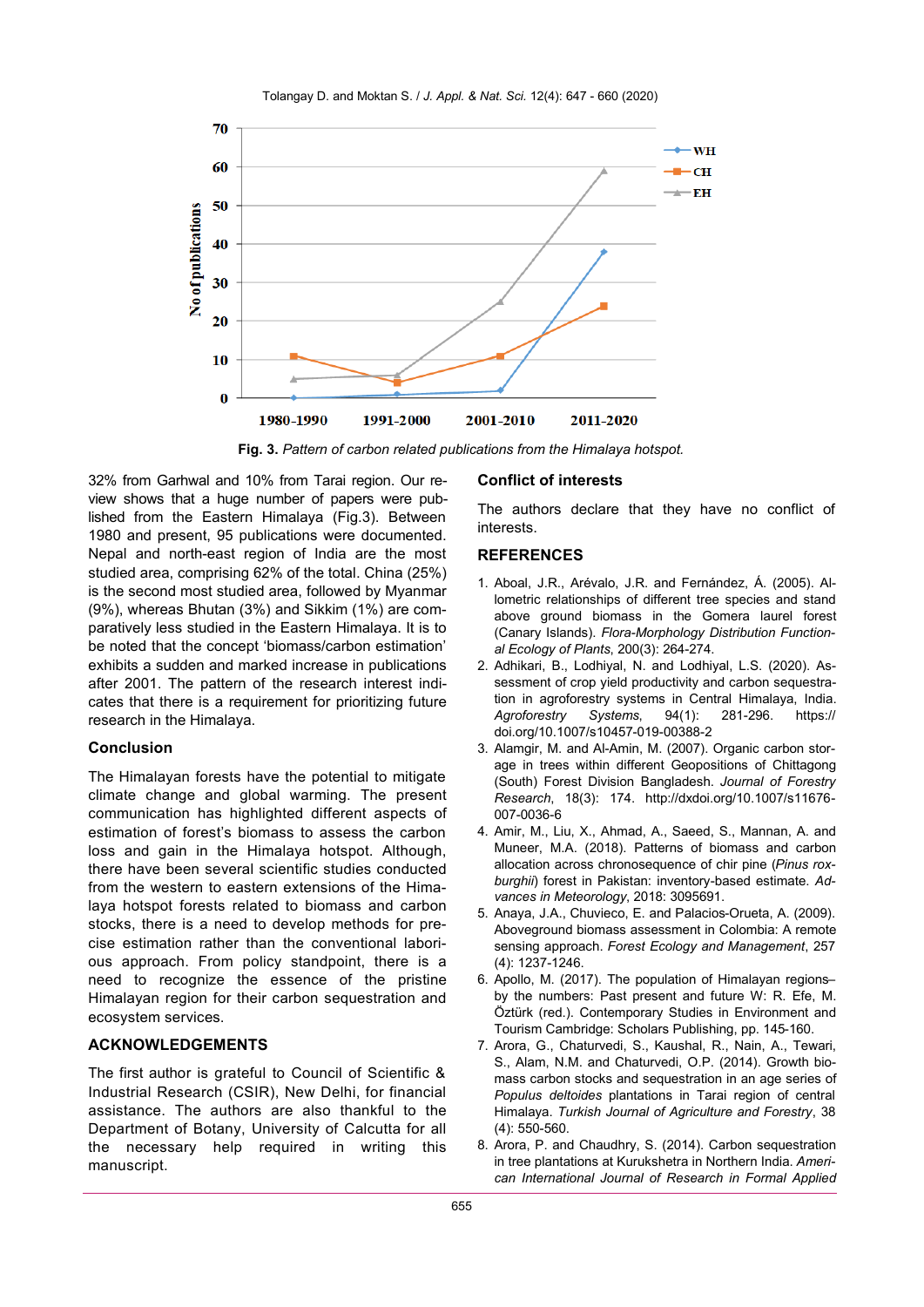*and Natural Sciences*, 5(1): 65-70.

- 9. Aye, Y.Y., Lee, D.K., Park, Y.D. and Park, G.E. (2011). Carbon storage of 15-year-old *Xylia xylocarpa* and *Pterocarpus macrocarpus* plantations in the Katha District of Myanmar Forest. *Science and Technology*, 7(3): 134-140. https://doi.org/10.1080/21580103.2011.594613
- 10.Aziz, S., Chughtai, F.M., Shaheen, H., Khan, R.W.A. and Dar, M.E.U.I. (2019). Biomass and soil carbon stocks assessment in western himalayan alpine and subalpine vegetation zones of Kashmir. *Pakistan Journal of Botany*, 51(3): 973-978.
- 11.Baishya, R. and Barik, S.K. (2011). Estimation of tree biomass carbon pool and net primary production of an oldgrowth *Pinus kesiya* Royle ex. Gordon forest in northeastern India. *Annals of Forest Science*, 68(4): 727-736.
- 12.Banik, B., Deb, D., Deb, S. and Datta, B.K. (2018). Assessment of biomass and carbon stock in sal (*Shorea robusta* Gaertn.) forests under two management regimes in Tripura, northeast India. *Journal of Forest and Environmental Science*, 34(3):209-223.
- 13.Baral, S.K., Malla, R. and Ranabhat, S. (2009). Aboveground carbon stock assessment in different forest types of Nepal. *Banko Janakari* 19(2): 10-14.
- 14.Beffasti, L. and Galanti V (eds.) (2011). Myanmar Protected Areas: Context Current Status and Challenges. Instituto Oikos Ancora Libri Milan, pp. 86.
- 15.Bhandari, S.K. and Neupane, H. (2014). Allometric equations for estimating the above-ground biomass of *Castanopsis indica* at juvenile stage. *Banko Janakari*, 24(1): 14-22.
- 16.Bhardwaj, D.R., Banday, M., Pala, N.A. and Rajput, B.S. (2016). Variation of biomass and carbon pool with NDVI and altitude in sub-tropical forests of northwestern Himalaya. *Environmental Monitoring and Assessment*, 188(11): 635.
- 17.Bhatt, D., Chandra Sekar, K., Rawal, R.S., Nandi, S.K. and Dhyani, P.P. (2016). Tree diversity of Western Himalaya. GB Pant Institute of Himalayan Environment and Development, Almora, Uttarakhand, India.
- 18.Bhatta, S.P., Sharma, K.P. and Balami, S. (2018). Variation in carbon storage among tree species in the planted forest of Kathmandu, Central Nepal. *Current Science*, 115 (2): 274-282.
- 19.Bolin, B. (1977). Changes of land biota and their importance for the carbon cycle. *Science*, 196(4290): 613- 615.
- 20.Brown, S. (1993). Tropical forests and the global carbon cycle: the need for sustainable land-use patterns. *Agriculture Ecosystems and Environment*, 46(1-4): 31-44.
- 21.Brown, S., Gillespie, A.J. and Lugo, A.E. (1989). Biomass estimation methods for tropical forests with applications to forest inventory data. *Forest Science*, 35(4): 881-902.
- 22.Brown, S.L., Schroeder, P. and Kern, J.S. (1999). Spatial distribution of biomass in forests of the eastern USA. *Forest Ecology and Management*, 123(1): 81-90.
- 23.CEPF (Critical Ecosystem Partnership Fund) (2019). Biodiversity Hotspots. Retrieved April, 2020 from https:// wwwcepfnet/stories/biodiversity-hotspots
- 24.Chisanga, K., Bhardwaj, D.R., Pala, N.A. and Thakur, C.L. (2018). Biomass production and carbon stock inventory of high-altitude dry temperate land use systems in North Western Himalaya. *Ecological Processes*, 7(1): 22. https://doi.org/10.1186/s13717-018-0134-8
- 25.Dad, J.M. (2019). Organic carbon stocks in mountain grassland soils of north western Kashmir Himalaya: spa-

tial distribution and effects of altitude plant diversity and land use. *Carbon Management*, 10(2): 149-162. https:// doi.org/10.1080/17583004.2019.1568137

- 26.Dar, D.A. and Sahu, P. (2018). Assessment of biomass and carbon stock in temperate forests of Northern Kashmir Himalaya, India. *Proceedings of the International Academy of Ecology and Environmental Sciences*, 8(2): 139-150.
- 27.Dar, J.A., Rather, M.Y., Subashree, K., Sundarapandian, S. and Khan, M.L. (2017). Distribution patterns of tree understorey and detritus biomass in coniferous and broadleaved forests of Western Himalaya, India. *Journal of Sustainable Forestry*, 36(8): 787-805.
- 28.Devi, A.S. and Singh, K.S. (2019). Estimation of soil carbon sequestration and flux through soil respiration under Muli Bamboo forests in North-East India. *Ecology Environment and Conservation*, 25: 129-133.
- 29.Devi, B., Bhardwaj, D.R., Panwar, P., Pal, S., Gupta, N.K. and Thakur, C.L. (2012). Carbon allocation sequestration and carbon dioxide mitigation under plantation forests of north western Himalaya India. *Annals of Forest Research*, 56(1): 123-135.
- 30.Devi, L.S. and Yadava, P.S. (2015). Carbon stock and rate of carbon sequestration in *Dipterocarpus* forests of Manipur, Northeast India. *Journal of Forestry Research*, 26(2): 315-322.
- 31.Devi, L.S.andYadava, P.S. (2009). Aboveground biomass and net primary production of semi-evergreen tropical forest of Manipur, north-eastern India. *Journal of Forestry Research*, 20(2): 151-155.
- 32.Dhanwantri, K., Sharma, P., Mehta, S. and Prakash, P. (2014). Carbon sequestration its methods and significance. *Environmental Sustainability: Concepts Principles Evidences and Innovations*, 151-162.
- 33.Dimri, S., Baluni, P. and Sharma, C.M. (2014). Growing stock of various pure conifer forest types of central (Garhwal) Himalaya, India. *International Journal of Current Research and Review*, 6(22): 45-49.
- 34.Drake, J.B., Knox, R.G., Dubayah, R.O., Clark, D.B., Condit, R., Blair, J.B. and Hofton, M. (2003). Aboveground biomass estimation in closed canopy neotropical forests using lidar remote sensing: Factors affecting the generality of relationships. *Global Ecology and Biogeography*, 12 (2): 147-159.
- 35.ENVIS Centre on Wildlife and Protected Areas (2019). Protected Area of India. Retrieved April, 2020 from http:// wiienvisnicin/Database/Protected\_Area\_854aspx
- 36.Friedlingstein, P., Jones, M., O'Sullivan, M., Andrew, R., Hauck, J., Peters, G., Peters, W., Pongratz, J., Stitch, S., Le Quéré, C. and DBakker, O. (2019). Global carbon budget 2019. *Earth System Science Data*, 11(4): 1783- 1838. https://doi.org/10.3929/ethz-b-000385668
- 37.FSI (2019). Carbon Stock in India's Forests India. State of Forest Report 2019 Vol 1. Retrieved April, 2020 from http://fsinicin/isfr19/vol1/chapter9pdf
- 38.Gaillardet, J. and Galy, A. (2008). Himalaya-Carbon Sink or Source?.*Science*, 320(5884): 1727-1728.
- 39.Gairola, S., Sharma, C.M., Ghildiyal, S.K. and Suyal, S. (2011). Live tree biomass and carbon variation along an altitudinal gradient in moist temperate valley slopes of the Garhwal Himalaya (India). *Current Science*, 100: 1862- 1870.
- 40.Gibbs, H.K., Brown, S., Niles, J.O. and Foley, J.A. (2007). Monitoring and estimating tropical forest carbon stocks: making REDD a reality. *Environmental Research Letters*,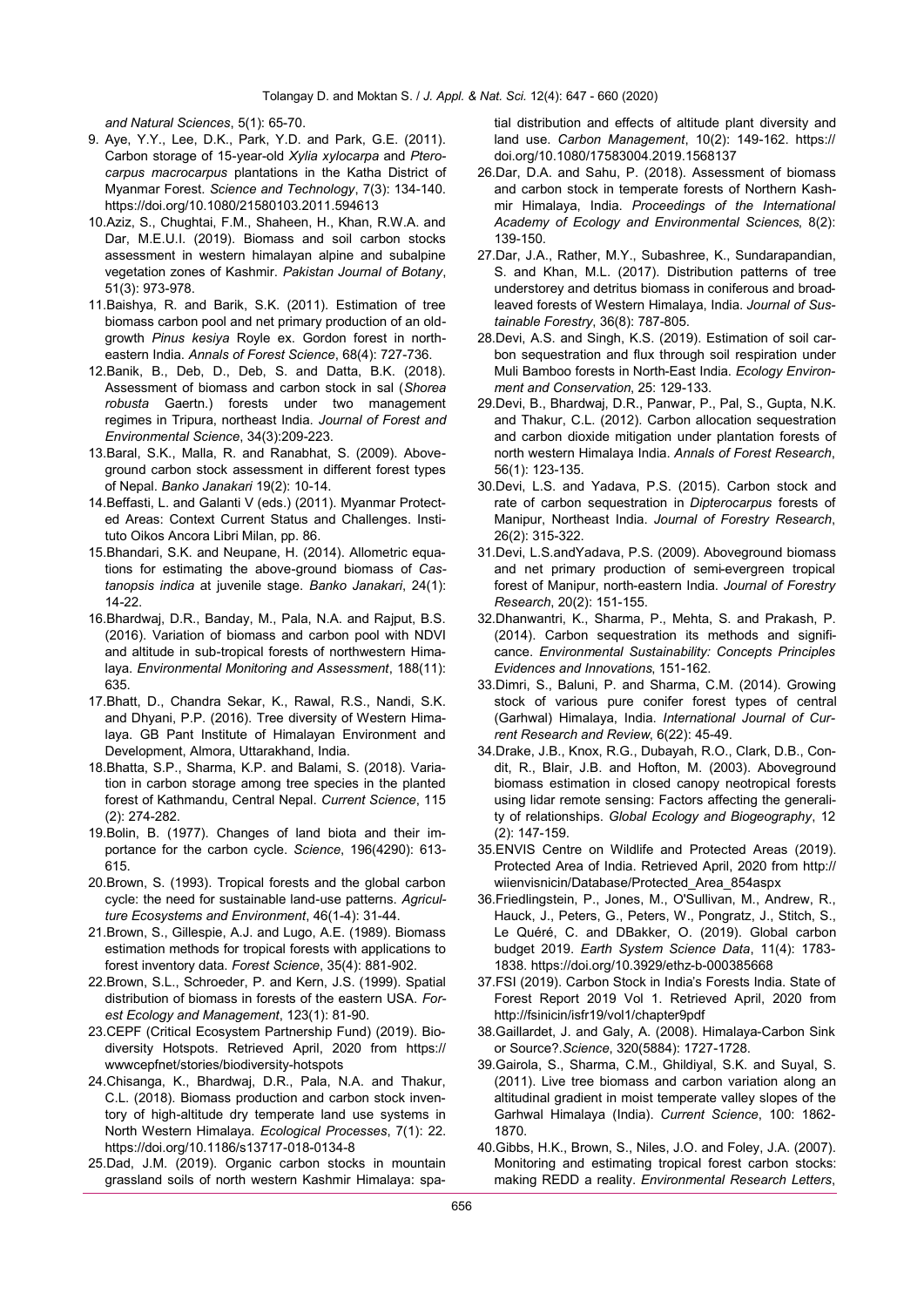2(4): 045023.

- 41.Giri, N., Kumar, R., Rawat, L. and Kumar, P. (2014). Development of biomass expansion factor (BEF) and estimation of carbon pool in *Ailanthus excela* Roxb plantation. *Journal of Chemical Engineering and Process Technology*, 5(6): 1000210. https://doi.org/10.4172/2157-7048.1 000210
- 42.Gogoi, A., Sahoo, U.K. and Singh, S.L. (2017). Assessment of biomass and total carbon stock in a tropical wet evergreen rainforest of Eastern Himalaya along a disturbance gradient. *Journal of Plant Biology and Soil Health*, 4 (1): 8.
- 43.Gosain, B.G., Negi, G.C.S., Dhyani, P.P., Bargali, S.S. and Saxena, R. (2015). Ecosystem services of forests: Carbon Stock in vegetation and soil components in a watershed of Kumaun Himalaya, India. *International Journal of Ecology and Environmental Science*, 41(3-4): 177-188.
- 44.Goswami, S., Verma, K.S. and Kaushal, R. (2014). Biomass and carbon sequestration in different agroforestry systems of a Western Himalayan watershed. *Biological Agriculture and Horticulture*, 30(2):88-96. https:// doi.org/10.1080/01448765.2013.855990
- 45.Gurung, M.B., Bigsby, H., Cullen, R., Manandhar, U. (2015). Estimation of carbon stock under different management regimes of tropical forest in the Terai Arc Landscape, Nepal. *Forest Ecology and Management*, 356:144- 152.
- 46.Hame, T., Salli, A., Andersson, K. and Lohi, A. (1997). A new methodology for the estimation of biomass of conifer dominated boreal forest using NOAA AVHRR data. *International Journal of Remote Sensing*, 18(15): 3211-3243.
- 47.Hudak, A.T., Strand, E.K., Vierling, L.A., Byrne, J.C., Eitel, J.U., Martinuzzi, S. and Falkowski, M.J. (2012). Quantifying aboveground forest carbon pools and fluxes from repeat LiDAR surveys. *Remote Sensing of Environment*, 123:25-40.
- 48.IEA (International Energy Agency) (2019). Global Energy and CO2 Status Report. Retrieved April, 2020 from https:// wwwieaorg/reports/global-energy-co2-status-report-2019/ emissions#abstract
- 49.IPCC (Intergovernmental Panel on Climate Change) (2012b). Meeting report of the Intergovernmental Panel on Climate Change expert meeting on geoengineering. In: Edenhofer, O., Pichs-Madruga, R., Sokona, Y., Field, C., Barros, V., Stocker, T.F., Dahe, Q., Minx, J., Mach, K., Plattner, G.K. and Schlömer, S. (eds) Intergovernmental Panel on Climate Change Expert Meeting on Geoengineering Lima.
- 50.Jina, B.S., Sah, P., Bhatt, M.D. and Rawat, Y.S. (2008). Estimating carbon sequestration rates and total carbon stockpile in degraded and non-degraded sites of Oak and Pine forest of Kumaun Central Himalaya. *Ecoprint: An International Journal of Ecology*, 15: 75-81.
- 51.Joshi, N.R., Tewari, A. and Chand, D.B. (2013). Impact of Forest fire and aspect on phytosociology tree biomass and carbon stock in Oak and Pine mixed Forests of Kumaun central Himalaya India. *Researcher*, 5(3): 1-8.
- 52.Joshi, R.K. and Dhyani, S. (2019). Biomass, carbon density and diversity of tree species in tropical dry deciduous forests in Central India. *Acta Ecologica Sinica*, 39(4): 289- 299. https://doi.org/10.1016/j.chnaes.2018.09.009
- 53.Kalita, R.M., Das, A.K. and Nath, A.J. (2017). Carbon stock and sequestration potential in biomass of tea agroforestry system in Barak Valley, Assam, North East India.

*International Journal of Ecology and Environmental Sciences*, 42(5): 107-114.

- 54.Kanime, N., Kaushal, R., Tewari, S.K., Raverkar, K.P., Chaturvedi, S. and Chaturvedi, O.P. (2013). Biomass production and carbon sequestration in different treebased systems of Central Himalayan Tarai region. *Forests Trees and Livelihoods*, 22(1): 38-50.
- 55.Karan, P.P. (1987). Population characteristics of the Himalayan region. *Mountain Research and Development*, 7: 271-274.
- 56.Kaushal, R., Subbulakshmi, V., Tomar, J.M.S., Alam, N.M., Jayaparkash, J., Mehta, H. and Chaturvedi, O.P. (2016). Predictive models for biomass and carbon stock estimation in male bamboo *(Dendrocalamus strictus* L.) in Doon valley, India, *Acta Ecologica Sinica*, 36(6): 469-476. http://dx.doi.org/10.1016/j.chnaes.2016.07.003
- 57.Kebede, B. and Soromessa, T. (2018). Allometric equations for aboveground biomass estimation of *Olea europaea* L *subspcuspidata* in Mana Angetu Forest. *Ecosystem Health and Sustainability*, 4(1): 1-12. https:// doi.org/10.1080/20964129.2018.1433951
- 58.Ketterings, Q.M., Coe, R., van Noordwijk, M. and Palm, C.A. (2001). Reducing uncertainty in the use of allometric biomass equations for predicting above-ground tree biomass in mixed secondary forests. *Forest Ecology and management*, 146(1-3): 199-209.
- 59.Khurana, P. (2012). A study on carbon sequestration in natural forests of India. *Journal of Applied and Natural Science*, 4 (1): 132-136.
- 60.Koppad, A.G., Banavasi, P.P. and Sarfin, S. (2020). Assessment of land use land cover and carbon sequestration in forests of Joida Taluk of Uttar Kannada district using Remote sensing technique. *Journal of Applied and Natural Science*, 12(3): 344-348. https://doi.org/10.31018/ jans.v12i3.2317
- 61.Kumar, A., Sharma, M.P. (2015). Estimation of carbon stocks of Balganga Reserved Forest Uttarakhand India. *Forest science and technology*, 11(4): 177-181.
- 62.Kumar, K., Joshi, R., Verma, R. and Dhayani, P. (2018). Governance for sustaining Himalayan Ecosystem (G-SHE), Guidelines and Best Practices, Ministry of Environment and Forest, Government of India (Updated version).
- 63.Kusmana, C., Hidayat, T., Tiryana, T. and Rusdiana, O. (2018). Allometric models for above-and below-ground biomass of *Sonneratia* spp. *Global ecology and conservation*, 15: e00417.
- 64.Lal, R. (2008). Carbon sequestration. *Philosophical Transactions of the Royal Society B: Biological Sciences*, 363(1492): 815-830.
- 65.Lodhiyal, N. and Lodhiyal, L.S. (2003). Biomass and net primary productivity of Bhabar Shisham forests in central Himalaya, India. *Forest Ecology and Management*, 176(1- 3): 217-235.
- 66.Lu, D. (2006). The potential and challenge of remote sensing based biomass estimation. *International Journal of Remote Sensing*, 27(7): 1297-1328.
- 67.Mahato, S., Dasgupta, S. and Todaria, N.P. (2016). Tree and soil carbon stock by community managed forests in Garhwal Himalaya. *Plant Archives*, 16(2): 805-811.
- 68.Majumdar, K., Choudhary, B.K. and Datta, B.K. (2016). Aboveground woody biomass, carbon stocks potential in selected tropical forest patches of Tripura, Northeast India. *Open Journal of Ecology*, 6(10): 598. http:// dx.doi.org/10.4236/oje.2016.610057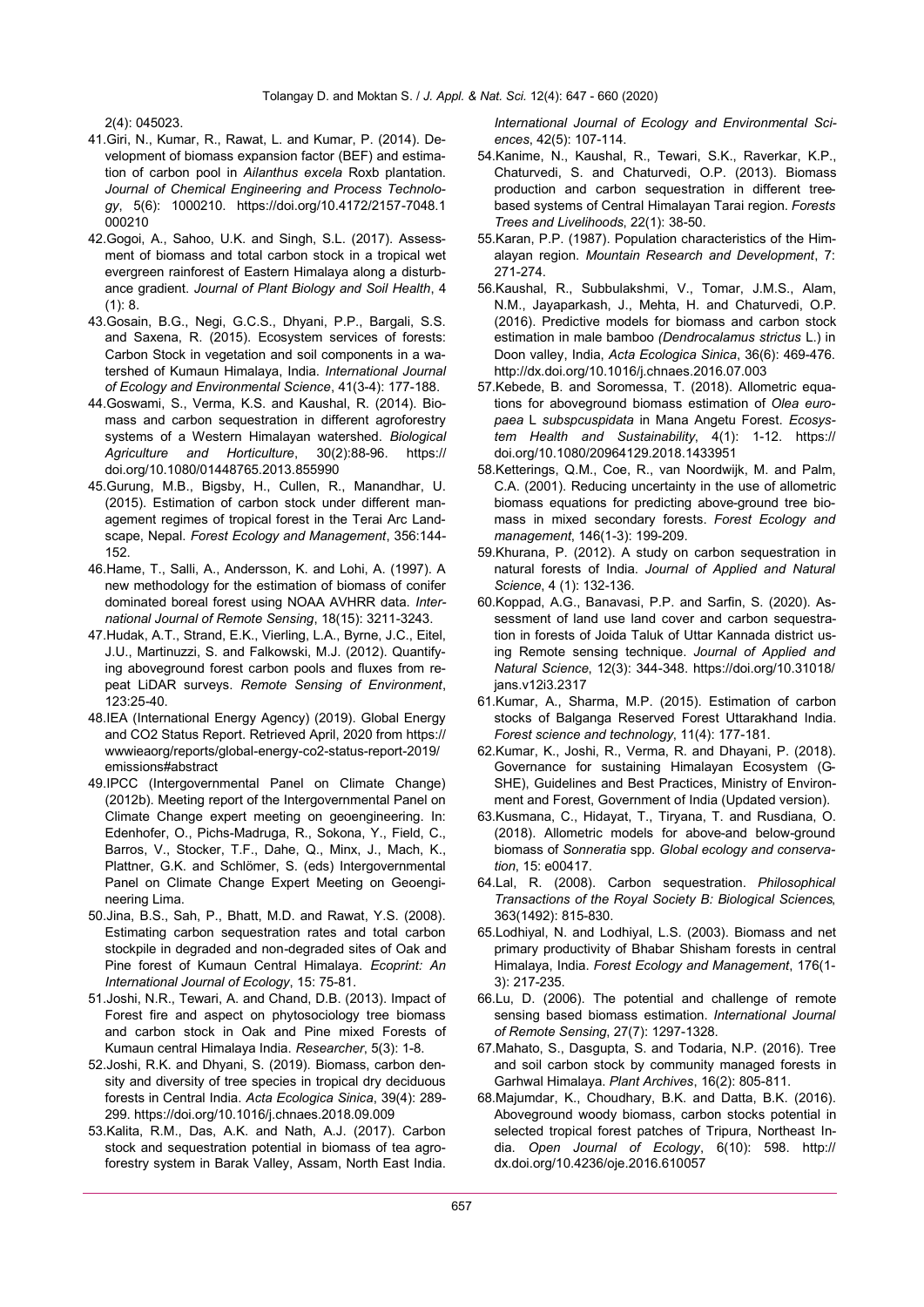- 69.Mandal, G. and Joshi, S.P. (2015). Estimation of aboveground biomass and carbon stock of an invasive woody shrub in the subtropical deciduous forests of Doon Valley, western Himalaya, India. *Journal of Forestry Research*, 26 (2): 291-305.
- 70.Mandal, R.A., Yadav, B.K.V., Yadav, K.K., Dutta, I.C. and Haque, S.M. (2013). Development of allometric equation for biomass estimation of *Eucalyptus camaldulensis*: a study from Sagarnath Forest, Nepal. *International Journal of Biodiversity and Ecosystems*, 1(1): 1-7.
- 71.Manickam, V., Krishna, I.V.M., Shanti, S.K. and Radhika, R. (2014) Biomass Calculations for Carbon Sequestration in Forest Ecosystem. *Journal of Energy*, 2(1): 30-38.
- 72.Masera, O.R., Garza-Caligaris, J.F., Kanninen, M., Karjalainen, T., Liski, J., Nabuurs, G.J. and Mohren, G.M.J. (2003). Modeling carbon sequestration in afforestation agroforestry and forest management projects: the CO2FIX V 2 approach. *Ecological modelling*, 164(2-3): 177-199
- 73.Mishra, A.K., Kshama, S., Kailash, S., Shalini, S., Md, S. and Ali, S. (2014). Carbon sequestered through biomass and soil organic carbon dynamics in *Jatropha curcas* L. *Ecology Environment and Conservation*, 20(2): 561-565.
- 74.Mishra, G. and Sarkar, A. (2019). Studying the relationship between total organic carbon and soil carbon pools under different land management systems of Garo hills, Meghalaya. *Journal of Environmental Management*, 257: 110002. https://doi.org/10.1016/j.jenvman.2019.110002
- 75.Mittermeier, R.A., Myers, N., Thomsen, J.B., Da Fonseca, G.A. and Olivieri, S. (1998). Biodiversity hotspots and major tropical wilderness areas: approaches to setting conservation priorities. *Conservation Biology*, 12(3): 516- 520.
- 76.Montes, N., Gauquelin, T., Badri, W., Bertaudiere, V. and Zaoui, E.H. (2000). A non-destructive method for estimating above-ground forest biomass in threatened woodlands. *Forest Ecology and Management*, 130(1-3): 37-46.
- 77.Murali, K.S., Bhat, D.M. and Ravindranath, N.H. (2005). Biomass estimation equations for tropical deciduous and evergreen forests. *International Journal of Agricultural Resources Governance and Ecology*, 4(1): 81-92.
- 78.Myers, N. (1988). Threatened biotas:" hot spots" in tropical forests. *Environmentalist*, 8(3): 187-208.
- 79.Myers, N. (1990). The biodiversity challenge: expanded hot-spots analysis. *Environmentalist*, 10(4): 243-256.
- 80.Nair, P.K.R. (2012). Carbon sequestration studies in agroforestry systems: a reality-check. *Agroforestry Systems*, 86(2): 243-253.
- 81.Nautiyal, N. and Singh, V. (2013). Carbon stock potential of oak and pine forests in Garhwal region in Indian Central Himalayas. *Journal of Pharmacognosy and Phytochemistry*, 2(1): 43-48.
- 82.Negi, S.P. (2009). Forest cover in Indian Himalayan states-An overview. *Indian Journal of Forestry*, 32(1): 1-5.
- 83.Nelson, R., Krabill, W. and Tonelli, J. (1988). Estimating forest biomass and volume using airborne laser data. *Remote Sensing of Environment*, 24(2): 247-267.
- 84.Niirou, N. and Gupta, A. (2017). Phytosociological analysis and carbon stocks for trees in different land uses in Senapati district of Manipur, India. *Pleione*, 11(1): 64-70.
- 85.Oo, M.Z., Shin, T., Oosumi, Y. and Kiyono, Y. (2006). Biomass of planted forests and biotic climax of shrub and grass communities in the central dry zone of Myanmar. *Bulletin-Forestry and Forest Products Research Institute Ibaraki*, 5(4): 271-288.
- 86.Pala, N.A., Negi, A.K., Gokhale, Y., Shah, S. and Kumar, M. (2016). Community structure and plant diversity of community based religious conserved forests of Garhwal Himalaya, India. *Journal of Earth Science and Climate Change*, 7(2): 334.https://doi.org/10.4172/2157-7617.1 000334
- 87.Palchowdhuri, Y., Vyas, A., Kushwaha, D., Roy, A. and Roy, P.S. (2016). Quantitative assessment of aboveground carbon dynamics in temperate forest of Shimla district. *Tropical Ecology*, 57(4): 825-837.
- 88.Pan, Y., Birdsey, R.A., Fang, J., Houghton, R., Kauppi, P.E., Kurz, W.A., Phillips, O.L., Shvidenko, A., Lewis, S.L., Canadell, J.G., Ciais, P., Jackson, R.B., Pacala, S.W., McGuire, A.D., Piao, S., Rautiainen, A., Sitch, S. and Hayes, D. (2011). A large and persistent carbon sink in the world's forests. *Science*, 333(6045): 988-993.
- 89.Pandey, A., Arunachalam, K., Thadani, R. and Singh, V. (2020). Forest degradation impacts on carbon stocks tree density and regeneration status in banj oak forests of Central Himalaya. *Ecological Research*, 35(1): 208-218.
- 90.Pandit, S., Tsuyuki, S. and Dube, T. (2018). Estimating above-ground biomass in sub-tropical buffer zone community forests Nepal using Sentinel 2 data. *Remote Sensing*, 10(4): 601.
- 91.Pant, H. and Tewari, A. (2014). Carbon sequestration in Chir-Pine (*Pinus roxburghii* Sarg.) forests under various disturbance levels in Kumaun Central Himalaya. *Journal of Forestry Research*, 25(2): 401-405.
- 92.Penman, J., Gytarsky, M., Hiraishi, T., Krug, T., Kruger, D., Pipatti, R., Buendia, L., Miwa, K., Ngara, T., Tnabe, K. and Wagner, F. (2003). Good practice guidance for land use land-use change and forestry. IPCC National Greenhouse Gas Inventories Programme and Institute for Global Environmental Strategies Kanagawa Japan.
- 93.Pires, J.C.M., Martins, F.G., Alvim-Ferraz, M.C.M. and Simões, M. (2011). Recent developments on carbon capture and storage: an overview. *Chemical Engineering Research and Design*, 89(9): 1446-1460.
- 94.Post, W.M., Peng, T.H., Emanuel, W.R., King, A.W., Dale, V.H. and De Angelis, D.L. (1990). The global carbon cycle. *American Scientist*, 78(4): 310-326.
- 95.Poudel, B.S., Gautam, S.K. and Bhandari, D.N. (2011). Above-ground tree biomass and allometric relationships of *Cinnamomum tamala* grown in the western hill regions of Nepal. *Banko Janakari*, 21(1): 3-12.
- 96.Rabha, D. (2014). Aboveground biomass and carbon stocks of an undisturbed regenerating sal (*Shorea robusta*  Gaertn.) forest of Goalpara district, Assam, northeast India. *International Journal of Environment*, 3(4): 147-155.
- 97.Rai, I.D., Padalia, H., Singh, G., Adhikari, B.S. and Rawat, G.S. (2020). Vegetation dry matter dynamics along treeline ecotone in Western Himalaya India. *Tropical Ecology*, 1-12. https://doi.org/10.1007/s42965-020-00067-9
- 98.Rai, S., Pandey, A. and Badola, H.K. (2018). Biomass and carbon stock estimation across the timberline of Khangchendzonga National Park, Eastern Himalaya, India. *Taiwania*, 63(4): 311-320.
- 99.Rajput, B.S., Bhardwaj, D.R. and Pala, N.A. (2015). Carbon dioxide mitigation potential and carbon density of different land use systems along an altitudinal gradient in north-western Himalayas. *Agroforestry Systems*, 89(3): 525-536.
- 100.Rana, S., Bargali, K., Bargali, S.S. (2015). Assessment of plant diversity regeneration status biomass and carbon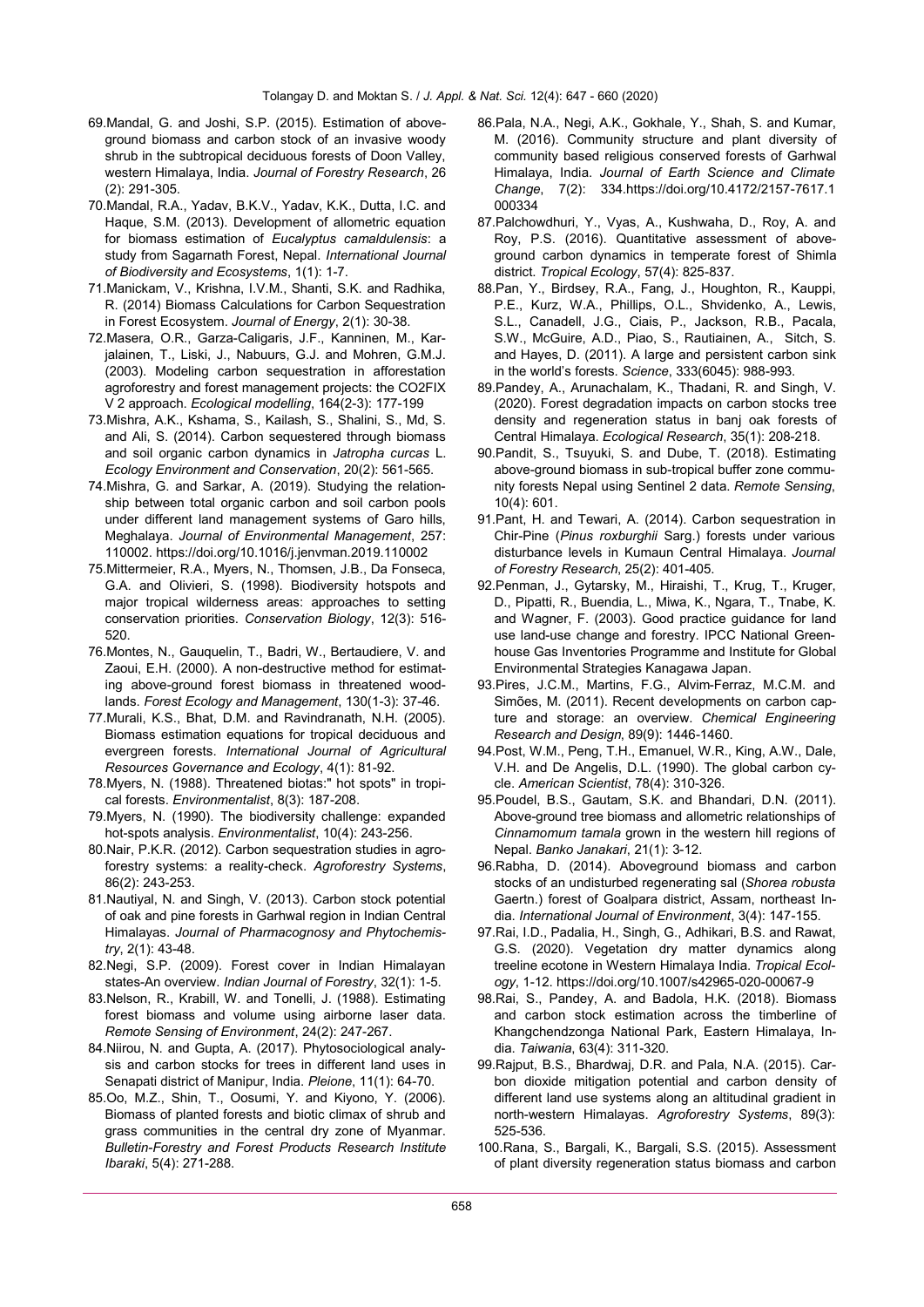stock in a Central Himalayan cypress forest. *International Journal of Biodiversity and Conservation*, 7(6): 321-329.

- 101.Rashid, I., Bhat, M.A. and Romshoo, S.A. (2017). Assessing changes in the above ground biomass and carbon stocks of Lidder valley, Kashmir Himalaya, India. *Geocarto International*, 32(7): 717-734. https:// doi.org/10.1080/10106049.2016.1188164
- 102.Ravindranath, N.H. and Ostwald, M. (2008). Methods for estimating above-ground biomass. Carbon inventory methods handbook for greenhouse gas inventory carbon mitigation and roundwood production projects, pp. 113- 147.
- 103.Salunkhe, O., Khare, P.K., Kumari, R. and Khan, M.L. (2018). A systematic review on the aboveground biomass and carbon stocks of Indian forest ecosystems. *Ecological Processes*, 7(1): 17. https://doi.org/10.1186/s13717-018- 0130-z
- 104.Sandeep, S., Sivaram, M., Henry, M. and Birigazzi, L. (2014). Inventory of volume and biomass tree allometric equations for South Asia. KFRI, Peechi, India Food & Agriculture Organization of the United Nations Rome Italy. UN-REDD Programme MRV report 15.
- 105.Seeland, K. (2000). National Park policy and wildlife problems in Nepal and Bhutan. *Population and Environment*, 22(1): 43-62.
- 106.Shaheen, H., Khan, R.W.A., Hussain, K., Ullah, T.S., Nasir, M. and Mehmood, A. (2016). Carbon stocks assessment in subtropical forest types of Kashmir Himalayas. *Pakistan Journal of Botany*, 48(6): 2351-2357.
- 107.Shahid, M. and Joshi, S.P. (2015). Biomass and carbon stock assessment in moist deciduous forests of Doon valley, western Himalaya, India. *Taiwania*, 60: 71-76.
- 108.Sharma, C.M., Gairola, S., Baduni, N.P., Ghildiyal, S.K. and Suyal, S. (2011). Variation in carbon stocks on different slope aspects in seven major forest types of temperate region of Garhwal Himalaya, India. *Journal of Biosciences*, 36(4): 701-708.
- 109.Sharma, E., Tse-ring, K., Chettri, N., Shrestha, A. and Kathmandu, N. (2008). Biodiversity in the Himalayastrends, perception and impacts of climate change. In: Proceedings of the International Mountain Biodiversity Conference Kathmandu.
- 110.Sharma, K. (ed) (1999). Encyclopaedia of Himalayas. Vol 3 Central Himalayas. Anmol Publications Pvt Ltd.
- 111.Sharma, S.B., Singh, N.S. and Lalruatfela, R. (2018). Tree diversity and carbon stocks of Hmuifang forest, Mizoram. *International Journal of Research in BioSciences*, 7 (1): 87-99.
- 112.Sheikh, M.A., Kumar, M., Todaria, N.P. and Pandey, R. (2020). Biomass and soil carbon along altitudinal gradients in temperate *Cedrus deodara* forests in Central Himalaya, India: Implications for climate change mitigation. *Ecological Indicators*, 111: 106025. https:// doi.org/10.1016/j.ecolind.2019.106025
- 113.Shrestha, U.B., Shrestha, S., Chaudhary, P. and Chaudhary, R.P. (2010). How representative is the protected areas system of Nepal?.*Mountain Research and Development*, 30(3): 282-294.
- 114.Singh, J.S., Tiwari, A.K. and Saxena, A.K. (1985). Himalayan forests: A net source of carbon for the atmosphere. *Environmental Conservation*, 12(1): 67-69.
- 115.Singh, S.K. and Rawat, G.S. (1999). Floral diversity and vegetation structure in great Himalayan national park, Western Himalaya. Wildlife Institute of India 1-130.
- 116.Singh, S.P., Singh, V. and Skutsch, M. (2010). Rapid warming in the Himalayas: Ecosystem responses and development options. *Climate and Development*, 2(3): 221 -232.
- 117.Stephen, A., Suresh, R. and Livingstone, C. (2015). Indian Biodiversity: Past Present and Future. *International Journal of Environment and Natural Sciences*, 7: 13-28.
- 118.Tashi, S., Keitel, C., Singh, B. and Adams, M. (2017). Allometric equations for biomass and carbon stocks of forests along an altitudinal gradient in the eastern Himalayas. *Forestry: An International Journal of Forest Research*, 90(3): 445-454. https://doi.org/10.1093/forestry/ cpx003
- 119.Thant, Y.M., Kanzaki, M., Ohta, S. and Than, M.M. (2012). Carbon sequestration by mangrove plantations and a natural regeneration stand in the Ayeyarwady Delta, Myanmar. *Tropics*, 21(1): 1-10.
- 120.Thokchom, A. and Yadava, P.S. (2017). Biomass and carbon stock along an altitudinal gradient in the forest of Manipur, Northeast India. *Tropical Ecology*, 58(2): 389- 396.
- 121.Toky, O.P. and Bisht, R.P. (1993). Above-ground and below-ground biomass allocation in important fuelwood trees from arid north-western India. *Journal of Arid Environments*, 25(3): 315-320.
- 122.Tse-ring, K., Sharma, E., Chettri, N. and Shrestha, A.B. (eds.) (2010). Climate Change Impact and Vulnerabilityin the Eastern Himalayas – Synthesis Report Climate change vulnerability of mountain ecosystems in the Eastern Himalayas. International Centre for Integrated Mountain Development (ICIMOD).
- 123.Tshering, S. (2019). Importance Value Index and Assessment of Carbon Stocks in Western Bhutan Himalaya (Thimphu). *Current Journal of Applied Science and Technology*, 32: 1-8.
- 124.Uddin, R., Ansari, L., Ahmad, A., Ullah, S., Munir, M. amd Sher, K. (2019). Soil Analysis Species Composition and Carbon Dynamics of *Abies Pindrow* Forest of Dir Kohistan, Pakistan. *Applied Ecology and Environmental Research*, 17(4): 8049-8058. http://dx.doi.org/10.15666/ aeer/1704\_80498058
- 125.Vaidya, P., Verma, K.S., Bhardwaj, S.K., Brahmi, M.K., Sharma, D.P. and Gupta, R.K. (2017). Allometric Models for Estimating Tree Biomass and Soil Carbon Stocks of Small Scale Plantations in Subtropical-Subtemperate Regions of Western Himalayas. *Indian Forester*, 143(5): 411- 416.
- 126.Vashum, K.T. and Jayakumar, S. (2012). Methods to estimate above-ground biomass and carbon stock in natural forests-a review. *Journal of Ecosystem and Ecography*, 2(4): 1-7.
- 127.Venkataraman, K. and Sivaperuman, C. (2018). Biodiversity hotspots in India. Indian Hotspots, Springer, Singapore, pp 1-27. https://doi.org/10.1007/978-981-10-6605- 4\_1
- 128.Verma, A., Tewari, A. and Shah, S. (2012). Carbon storage capacity of high altitude *Quercus semecarpifolia* forests of Central Himalayan region. *Scandinavian Journal of Forest Research*, 27(7): 609-618.
- 129.Vieilledent, G., Vaudry, R., Andriamanohisoa, S.F., Rakotonarivo, O.S., Randrianasolo, H.Z., Razafindrabe, H.N., Rakotoarivony, C.B., Ebeling, J. and Rasamoelina, M. (2012). A universal approach to estimate biomass and carbon stock in tropical forests using generic allometric